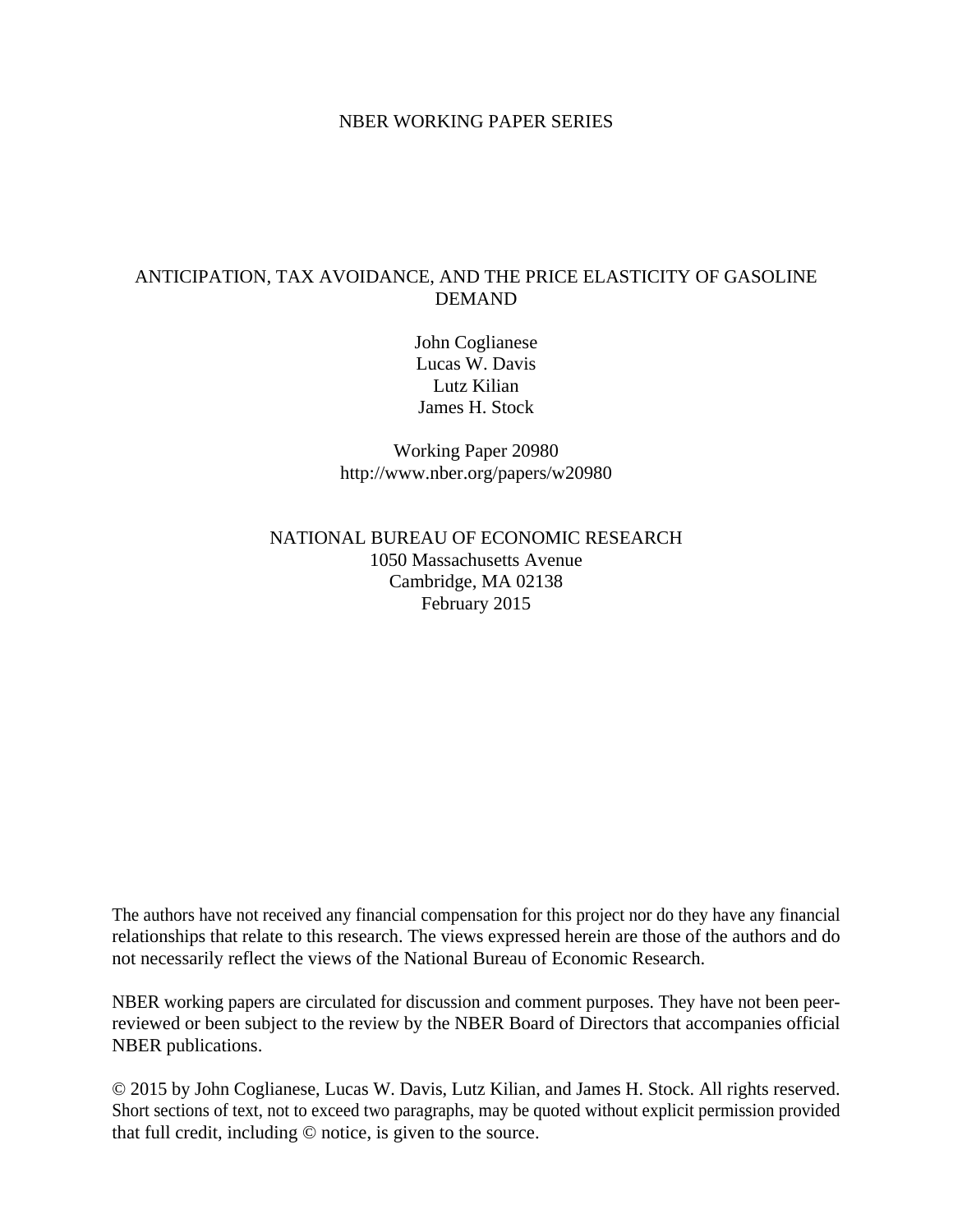Anticipation, Tax Avoidance, and the Price Elasticity of Gasoline Demand John Coglianese, Lucas W. Davis, Lutz Kilian, and James H. Stock NBER Working Paper No. 20980 February 2015 JEL No. H23,H26,Q41,Q47

#### **ABSTRACT**

Traditional least squares estimates of the responsiveness of gasoline consumption to changes in gasoline prices are biased toward zero, given the endogeneity of gasoline prices. A seemingly natural solution to this problem is to instrument for gasoline prices using gasoline taxes, but this approach tends to yield implausibly large price elasticities. We demonstrate that anticipatory behavior provides an important explanation for this result. We provide evidence that gasoline buyers increase gasoline purchases before tax increases and delay gasoline purchases before tax decreases. This intertemporal substitution renders the tax instrument endogenous, invalidating conventional IV analysis. We show that including suitable leads and lags in the regression restores the validity of the IV estimator, resulting in much lower and more plausible elasticity estimates. Our analysis has implications more broadly for the IV analysis of markets in which buyers may store purchases for future consumption.

John Coglianese John F. Kennedy School of Government Harvard University coglianese@fas.harvard.edu

Lucas W. Davis Haas School of Business University of California Berkeley, CA 94720-1900 and NBER ldavis@haas.berkeley.edu

Lutz Kilian Dept.of Economics University of Michigan Ann Arbor, MI 48109-1220 and CEPR lkilian@umich.edu

James H. Stock Department of Economics Harvard University Littauer Center M26 Cambridge, MA 02138 and NBER James\_Stock@harvard.edu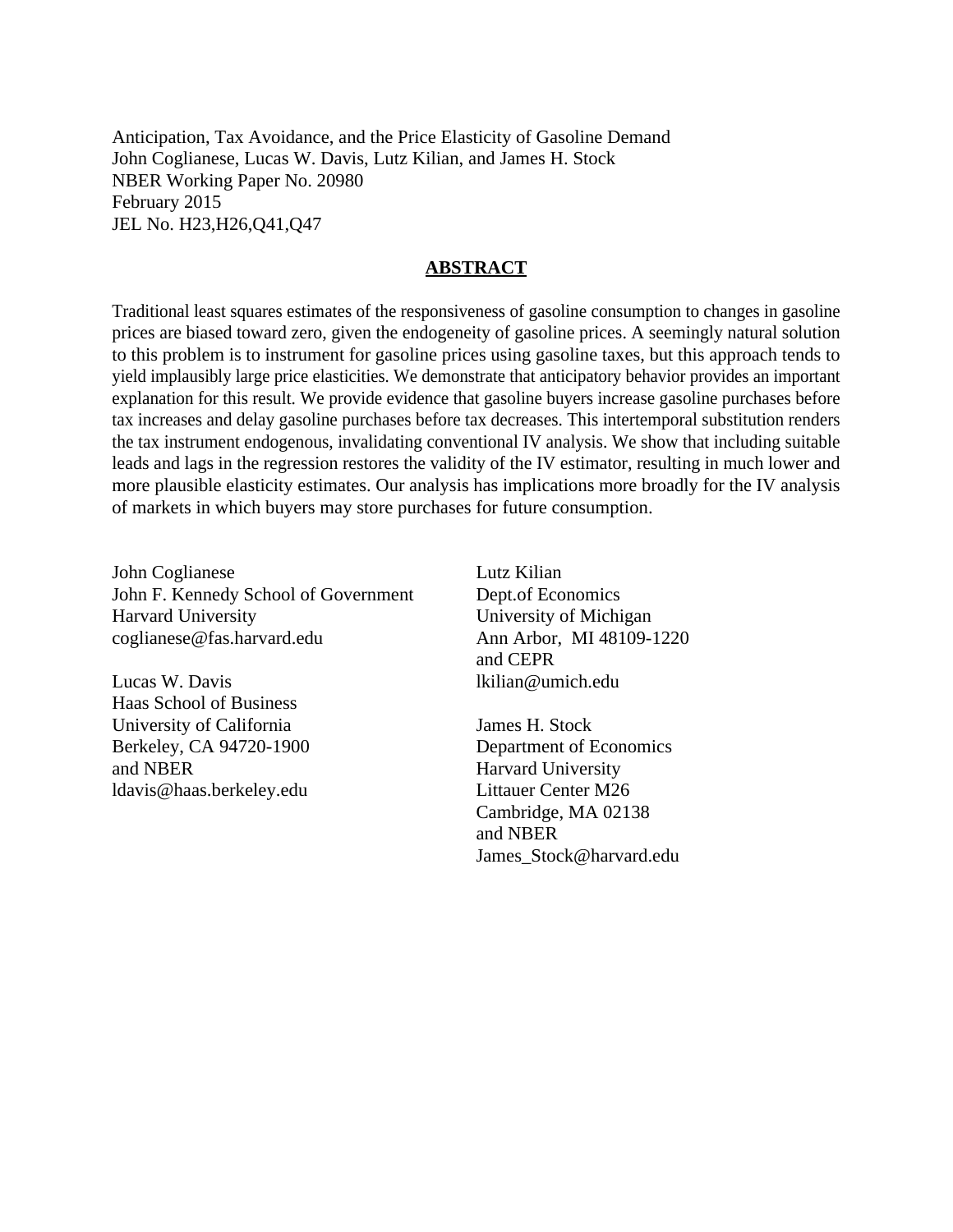#### **1. Introduction**

Many economists believe that U.S. gasoline consumption in the short run is largely unresponsive to fluctuations in the retail price of gasoline. Whether this view is correct, is not self-evident. Figure 1 plots U.S. gasoline consumption since January 1974. Phases of rising real U.S. gasoline prices are shown as shaded areas. Figure 1 shows clear evidence of consumption rising during periods of falling real gasoline prices and of consumption growth slowing or consumption falling during periods of rising real gasoline prices, at least until the late 1990s. More recently, this pattern has weakened somewhat (owing in part to the fact that many gasoline price increases after 2000 were associated with a thriving economy). Nevertheless, following the sustained increase in the price of gasoline, U.S. gasoline consumption declined significantly, and consumption rebounded in the second half of 2008 when gasoline prices dropped briefly, but sharply.

The central question raised by Figure 1 is how strongly U.S. gasoline consumption responds to exogenous shifts in gasoline prices. The magnitude of the short-run price elasticity of gasoline demand is of immediate policy interest. For example, the rapid decline in gasoline prices in recent months has renewed interest in the question of how U.S. gasoline consumption will respond to the decline in retail gasoline prices (see, e.g., U.S. EIA 2015). Knowledge of this elasticity also is important for gauging the macroeconomic effects of gasoline price fluctuations (see Edelstein and Kilian 2009). Moreover, the magnitude of the price elasticity of gasoline demand plays an important role in the debate about speculation in oil markets (see Hamilton 2009; Kilian and Murphy 2014). Finally, the price elasticity is an important parameter in microeconomic models of the automobile market that are used in industrial organization and in environmental economics (see, e.g., Allcott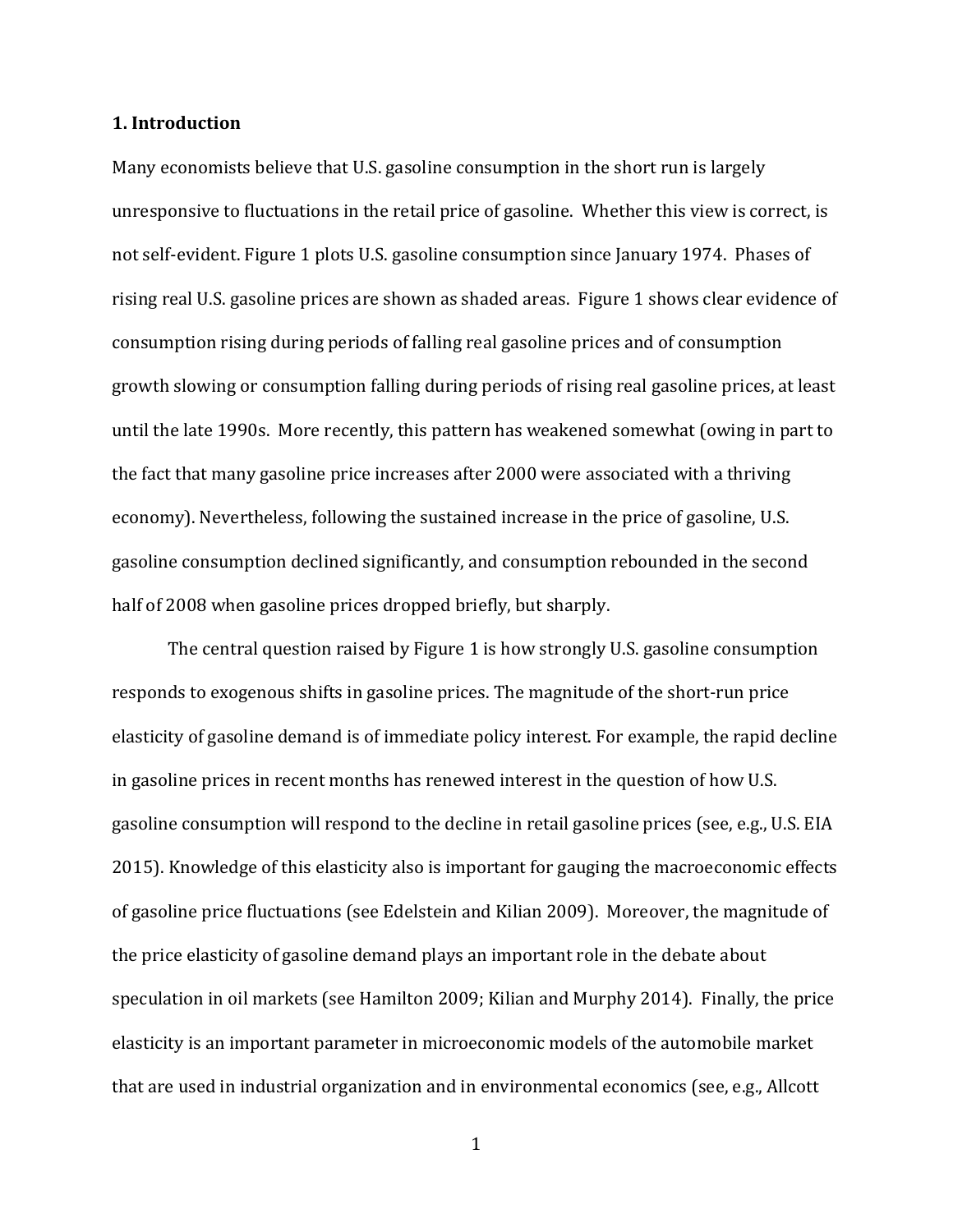and Wozny 2014).

Estimates of the responsiveness of gasoline consumption to changes in gasoline prices must take account of the endogeneity of the price of gasoline. It is well known that increases in the demand for gasoline cause the price of gasoline to increase, resulting in a spurious correlation between the price and the regression error, and biasing estimates of the price elasticity toward zero. As a result, traditional least squares estimates of the price elasticity of gasoline demand tend to be implausibly low. In response to this problem, several recent studies have employed instrumental variables, but it has proven difficult to find instruments that are both highly predictive of gasoline prices and uncorrelated with demand (see, e.g., Ramsey et al.1975; Dahl 1979; Li et al. 2014; Sweeney 2015).

A seemingly natural approach is to instrument for gasoline prices using gasoline taxes. There have been more than 150 state-level gasoline tax changes since 1989 and gasoline taxes are highly predictive of gasoline prices. Moreover, tax changes are typically implemented with a considerable lag making it unlikely that tax changes are correlated with contemporaneous demand shocks. In practice, however, instrumental variable (IV) regressions using gasoline tax changes have yielded estimates that are unexpectedly large. For example, Davis and Kilian (2011) report a short-run price elasticity of gasoline demand of -1.14 under a conventional IV specification. Their preferred IV specification based on nominal tax increases yields a price elasticity of -0.46. Even the latter estimate is at the upper end of the range of elasticity values that seem economically plausible and indeed is higher than many economists would be comfortable with.

There are several potential explanations for these puzzling estimates. First, as emphasized by Davis and Kilian (2011), price changes induced by tax changes are more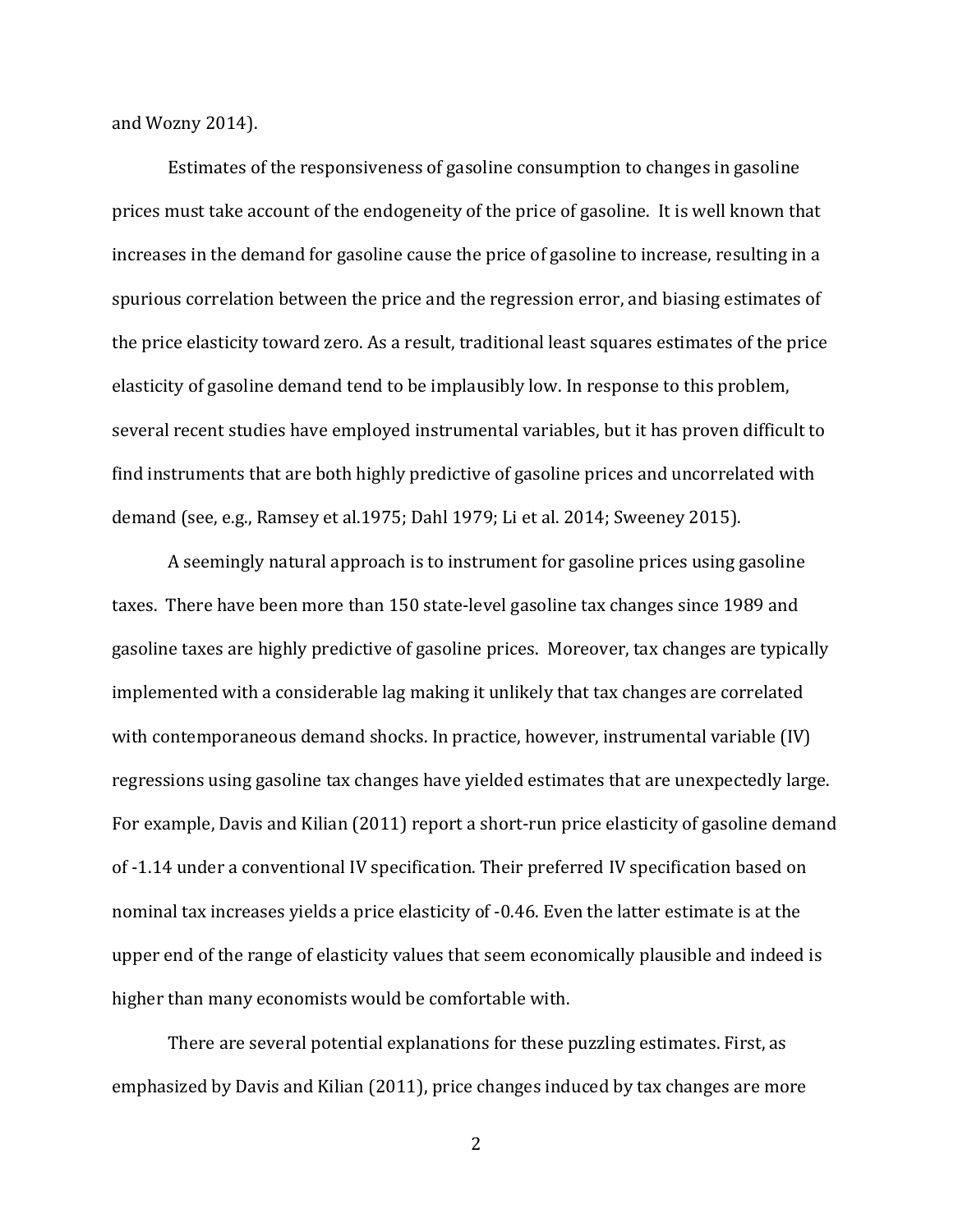persistent than other price changes and thus may induce larger behavioral responses. Second, gasoline tax changes may be more salient than typical price changes because they are widely discussed in the media (e.g., Davis and Kilian, 2011; Li et. al. 2014). This argument is in line with Chetty et al.'s (2009) evidence that increasing consumers' awareness of sales taxes affects consumer demand. Third, as noted by Tiezzi and Verde (2014), consumers may suffer from tax aversion (see McCaffery and Baron 2006). These three explanations are not mutually exclusive. In response to the evidence in Davis and Kilian (2011), several studies have compared the price elasticity of gasoline demand with the tax elasticity of gasoline demand (see Li et al. 2014; Tiezzi and Verde 2014; Rivers and Schaufele 2014).

The current paper proposes an alternative and independent explanation. We provide evidence that these large elasticity estimates are an artifact of not having accounted for shifts in gasoline purchases in anticipation of gasoline tax changes. Tax changes are easily predicted, so forward-looking gasoline buyers will take future tax changes into account when deciding how much gasoline to buy. This anticipatory behavior applies not only to final consumers, but also to wholesale distributors and operators of retail gasoline stations, all of whom have some ability to store gasoline. We document large and statistically significant increases in gasoline purchases during the month leading up to gasoline tax increases. The pattern appears to be approximately symmetric in tax increases and decreases with gas purchases decreasing during the month leading up to gasoline tax decreases, though there are far fewer tax decreases in our data and this effect is not statistically significant.

This intertemporal substitution by buyers creates an endogeneity problem that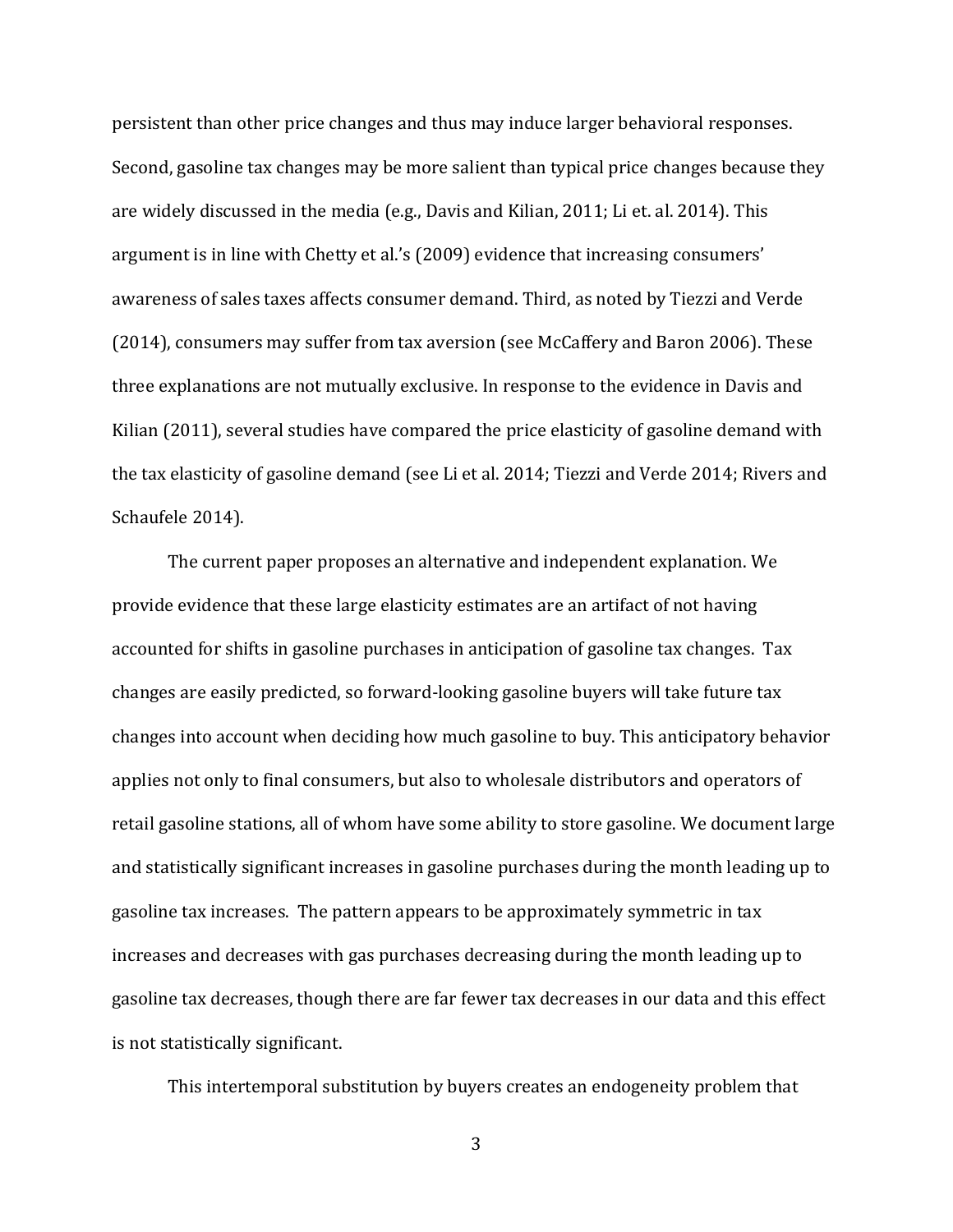invalidates conventional IV analysis. We show that this econometric problem can be overcome by including one lead and one lag of the change in gasoline price in the regression and including one lead and one lag of the tax instrument in the first stage IV regression. This approach results in a much lower and more economically plausible point estimate of the elasticity of -0.37. Although not statistically significant, this estimate is well within the range of recent estimates of the price elasticity of gasoline demand based on alternative models and datasets that account for or minimize price endogeneity problems (see, e.g., Bento et al 2009; Tiezzi and Verde 2013; Levin et al. 2014).

The remainder of the paper is organized as follows. In Section 2, we review the problem of estimating the price elasticity of gasoline demand. Section 3 provides empirical evidence of forward-looking behavior in the gasoline market and discusses the economic mechanisms underlying this behavior. In Section 4, we analyze the econometric implications of this evidence, propose an alternative approach to implementing the IV estimation that remains valid in the presence of forward-looking behavior, and present new estimates of the short-run price elasticity of gasoline demand. Section 5 compares our preferred estimate with other elasticity estimates in the recent literature. In Section 6, we discuss implications of our analysis for future U.S. gasoline consumption. The concluding remarks are in section 7.

## **2. Background**

There is a large literature on estimating the price elasticity of gasoline demand in the short run and in the long run. For example, Hausman and Newey (1995) estimate the U.S. longrun price elasticity of gasoline demand to be -0.8 based on pooled household data. Much of the literature has been concerned with estimating the short-run price elasticity of U.S.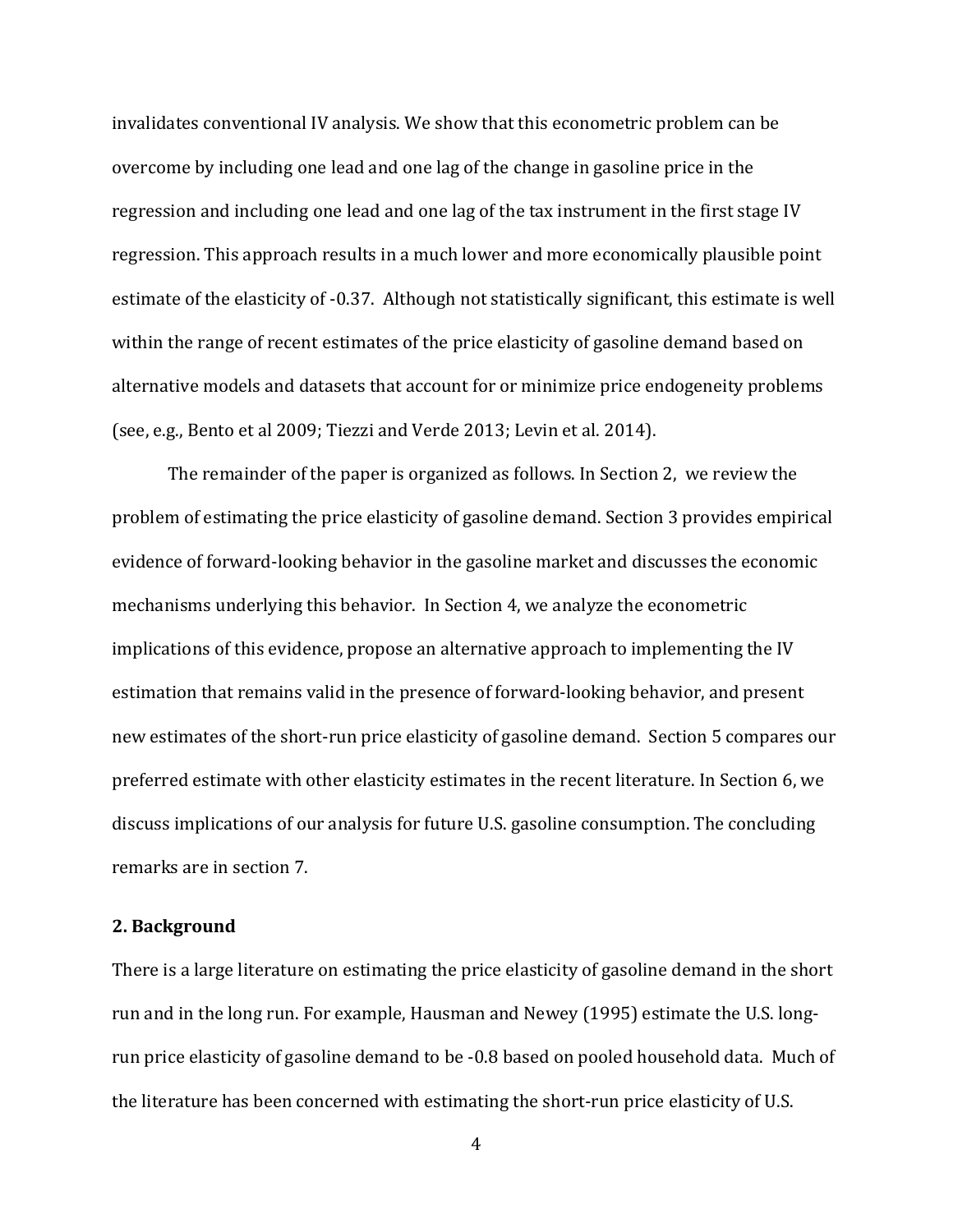gasoline demand based on monthy or quarterly data. The reviews by Dahl and Sterner (1991), Espey (1998), Greene et al. (1999), Graham and Glaister (2004) and Brons et al. (2008) identify dozens of econometric studies of this elasticity. More recent contributions include Hughes et al. (2008), Li et al. (2014), Levin, Lewis and Wolak (2014), and Tiezzi and Verde (2014).

One would expect the short-run price elasticity of gasoline demand to be much smaller than the long-run elasticity, because it takes time for consumers to fully adjust their consumption in response to higher gasoline prices (see Sweeney 1984). Typical estimates of the short-run elasticity obtained from ordinary least squares (OLS) regressions of changes in gasoline purchases on changes in gasoline prices tend to be very close to zero, however. One reason is that increases in the demand for gasoline cause the price of gasoline to increase, resulting in a spurious correlation between the price and the regression error and biasing estimates of the price elasticity toward zero. The main approach to addressing this endogeneity problem has been to instrument for gasoline prices. While this approach is appealing, the challenge has been to find instruments that are both truly exogenous and strong in the econometric sense (see Stock et al. 2002).<sup>1</sup>

Davis and Kilian (2011) proposed the use of changes in gasoline taxes by state and month as an instrument. Even though tax legislation may respond to current prices, the implementation of tax changes typically occurs with a lag, making it reasonable to assume that changes in tax rates are uncorrelated with unobserved changes in demand. In

l

<sup>1</sup> For example, Ramsey *et al*. (1975) and Dahl (1979) use the relative prices of refinery products such as kerosene and residual fuel oil as instruments. As noted in Hughes *et al*. (2008) the problem with this approach is that the relative prices of other refinery outputs are likely to be correlated with gasoline demand shocks. Instead, Hughes et al. instrument using changes in global crude oil production such as a strike by oil workers in Venezuela in 2002. Li et al. (2014) rely on global crude oil prices as the instrument. The latter instrument is unlikely to exogenous, however.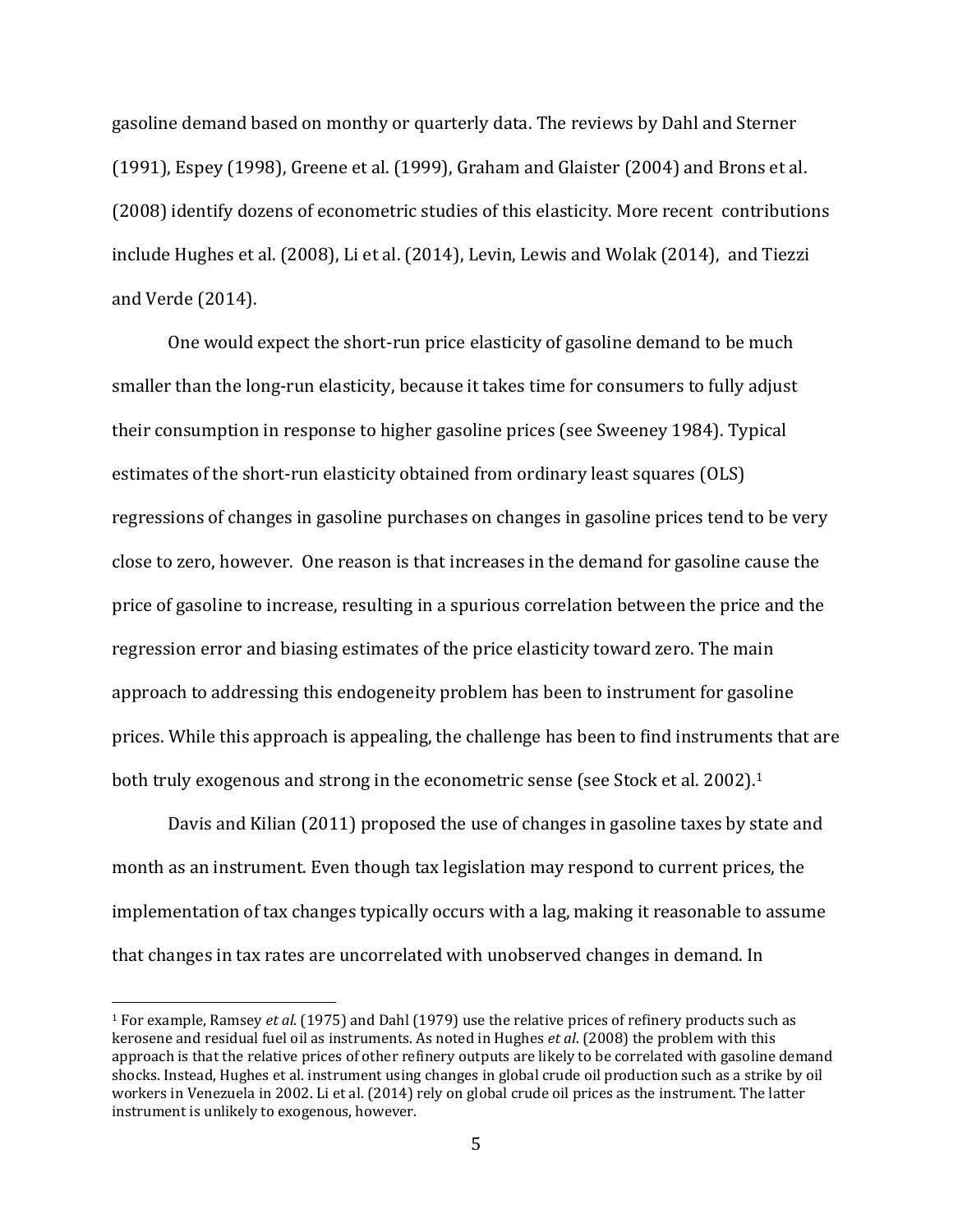constructing tax instruments one has to be careful to exclude *ad valorem* gasoline taxes from the analysis because they are functionally related to price, violating the exogeneity assumption. Using U.S. data for January 1989 through March 2008, Davis and Kilian constructed a balanced state-level panel model of 50 states and the District of Columbia and estimated a regression equation of the form

$$
\Delta q_{it} = \beta_0 + \beta_1 \Delta p_{it} + \rho_t + u_{it}, \qquad (1)
$$

where changes in log gasoline purchases in state i and month  $_t$ ,  $\Delta q_{it}$ , depend linearly on changes in the after-tax price of gasoline in logs,  $\Delta p_{\mu}$ , time fixed effects,  $\rho_{\mu}$ , and unobserved idiosyncratic state-specific time-varying factors comprising an error term,  $u_{\mu}$ . The time fixed effects control for both seasonal variation and variation from year to year that is the same across states. The differencing eliminates time-invariant state-specific factors, thereby significantly mitigating concerns about omitted variables. Gasoline consumption is serially correlated, driven by the number of vehicles in circulation, the fuel efficiency of these vehicles, and the number of miles traveled. These factors evolve differentially over time across states, so the time fixed effects cannot eliminate all relevant omitted variables. The advantage of the first-differenced model is that it is identified using month-to-month changes, not longer-run before-and-after comparisons like the fixed effects model. This makes first-differenced models inherently less susceptible to unmodeled differential trends across states.

The coefficient of interest is the price elasticity parameter  $\beta_{\text{l}}.$  For their preferred IV specification, which restricts attention to nominal tax increases, Davis and Kilian (2011) report a statistically significant estimate of the price elasticity of gasoline demand of -0.46.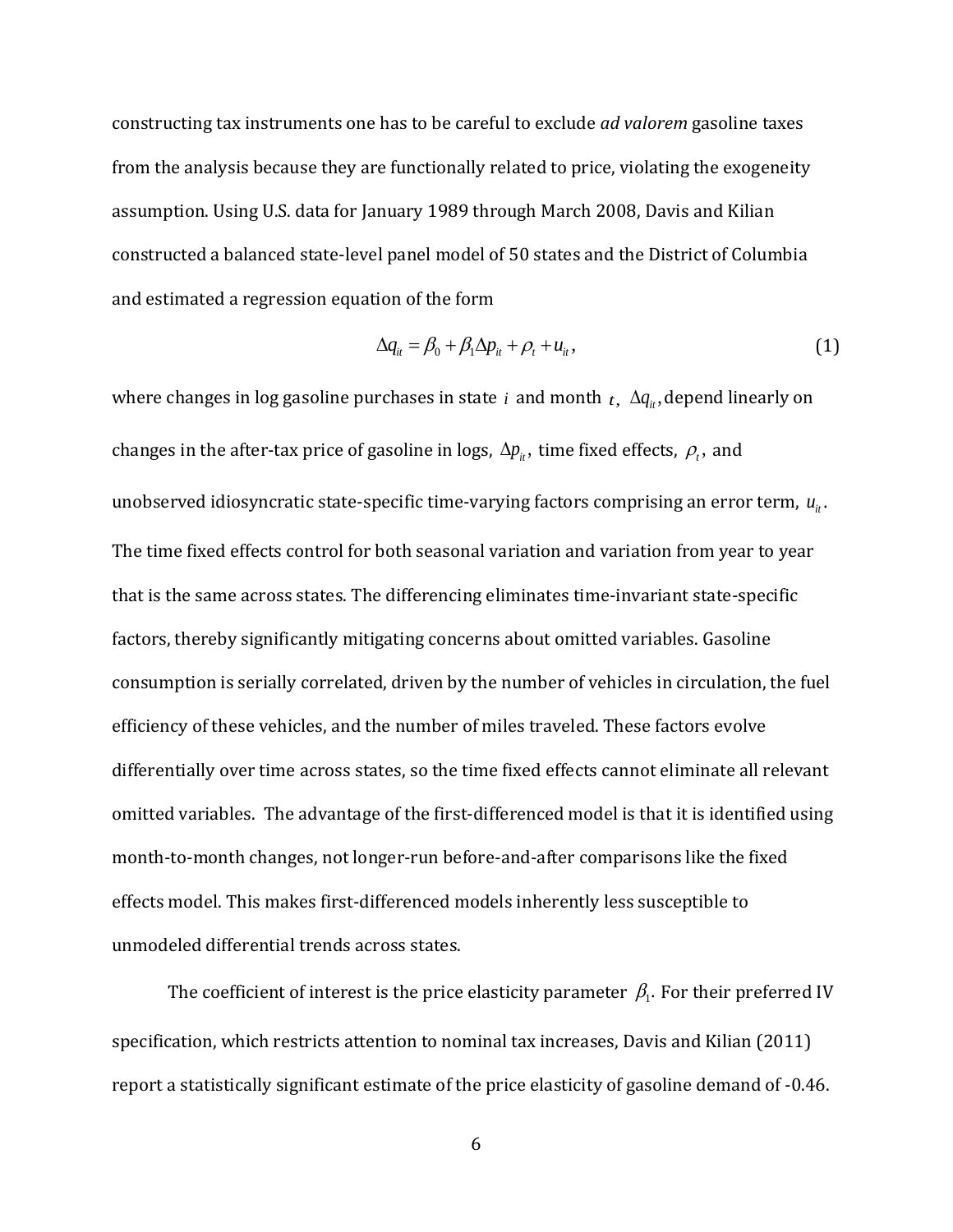This IV point estimate is much larger than the corresponding OLS estimate of -0.10 for the same data set. It is also higher than most economists would have expected. It is arguably near the upper bound of elasticity values that seem economically plausible. As noted in the introduction, other specifications yield even higher elasticity estimates.

A potential concern with this IV estimate is the possible endogeneity of changes in state gasoline taxes with respect to omitted variables. For the IV estimate to be valid, the instrument must be uncorrelated with the error term. This condition would be violated, for example, if state legislators changed gasoline taxes in response to variables that are correlated with state-level demand for gasoline, but are excluded from the regression. Davis and Kilian (2011) provide additional evidence that including several such regressors does not affect the elasticity estimate and conclude that there is no indication of the timing of the implementation of the tax instrument being endogenous.

The next section will show that there is another very different reason to be concerned with the endogenity of the instrument that has not been considered in the existing literature. The concern is that gasoline purchases may adjust in anticipation of changes in gasoline taxes even before the tax change takes effect. Simply put, if the gas tax is scheduled to increase in January, some gasoline buyers will fill up at the end of December, shifting forward purchases that would normally occur in January; thus January sales drop both because of the higher after-tax price (the elasticity) and because sales were shifted forward to December.

Anticipatory behavior of this form would, in fact, violate the IV identifying assumption. For the tax instrument to be valid, it must be uncorrelated with the error term in equation (1), i.e.,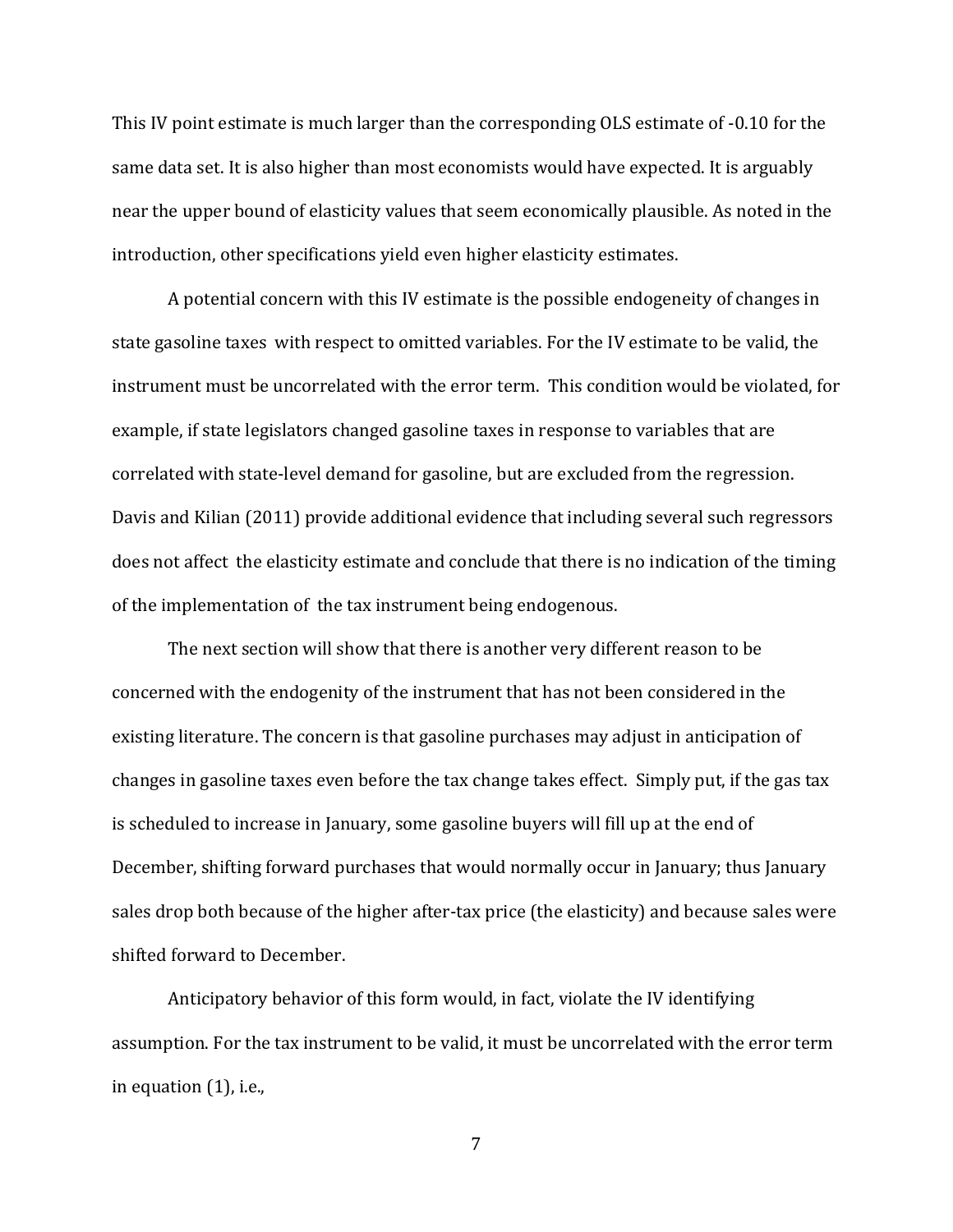$$
E\{u_{it}\,\Delta\tau_{it}\}=0.\tag{2}
$$

where the instrument,  $\Delta \tau_{it}$ , is the change in taxes in state *i* between month *t*-1 and month *t*. In other words, the tax instrument is allowed to affect gasoline purchases only through its effect on the price of gasoline in the first-stage regression

$$
\Delta p_{it} = \alpha_0 + \alpha_1 \, \Delta \tau_{it} + \theta_t + \nu_{it}.
$$

The orthogonality condition (2) is violated, when the quantity variable responds to taxes in future periods. In this case, a tax change in period  $t$  influences the change in gasoline purchases in period  $t$  not only through the change in price in period  $t$ , but also by having already affected gasoline purchases in period  $t-1$ . As a result, the contemporaneous change in gasoline purchases,  $\Delta q_{\mu}$ , is larger than would have been expected for a typical price change of that magnitude, and the IV estimate of the price elasticity systematically overstates the responsiveness of gasoline purchases. The next section provides evidence for the presence of such anticipatory behavior in the U.S. gasoline market.

#### **3. The Evidence of Anticipatory Demand Shifts**

#### **3.1. An Event Study**

An event study based on the data used in Davis and Kilian (2011) allows us to quantify the importance of anticipatory shifts in gasoline purchases. Figure 2a summarizes the typical patterns in the state-level data aound the time of a gasoline tax increase. For expository purposes, the figure limits attention to nominal tax increases of at least 1 cent. The charts average over all 140 events of nominal state tax increases of at least 1 cent and plot gasoline taxes, gasoline prices, and gasoline purchases in the months immediately before, during, and after such a tax increase. The gasoline tax increase is normalized to occur in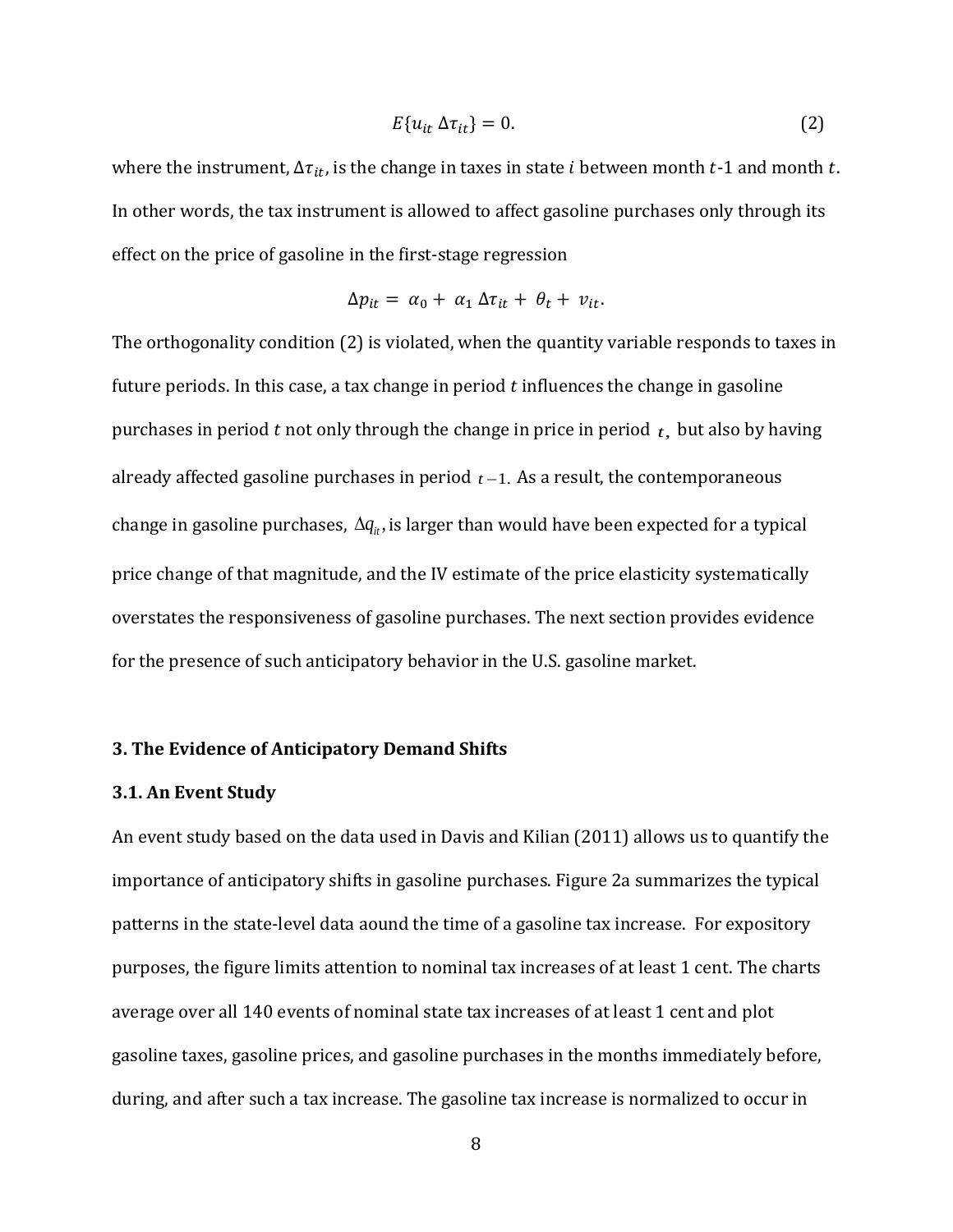month 1. Figure 2a shows that gasoline prices respond to tax increases, confirming that the instrument is strong, but it also shows an increase in gasoline purchases in the month before the tax hike. Much the same pattern is obtained in Figure 2b, after restricting attention to gasoline tax increases of at least 2 cents. In fact, the magnitude of the shifts in gasoline purchases is even more pronounced, as one might have expected. As in Figure 2a, gasoline purchases spike in the month preceding the tax increase, and then drop markedly in the month of the tax increase.

This pattern is consistent with gasoline buyers filling up their tanks one last time in the days before the higher tax goes into effect. This type of anticipatory behavior also helps explain the sharp decrease in purchases observed during the month of the tax increase, as gasoline buyers enter the month with full tanks and hence are less likely to stop at a gas station. This economic interpretation suggests that conventional IV estimates overstate the extent to which consumption falls in response to the exogenous gasoline price increase. These estimates are biased because they take as their point of departure the excessive level of purchases immediately before the tax increase rather than the normal consumption level, when computing the response of quantity to the exogenous shift in price.

So far we have focused on gas tax increases. Figures 2c and 2d provide the corresponding graphical evidence for tax decreases of at least one cent and at least two cents, respectively. Consistent with our proposed explanation, the change in gasoline purchases is negative in both figures in the month prior to the gasoline tax decrease becoming effective. This is what one would expect if gasoline buyers were strategically delaying their gasoline purchases in anticipation of the lower taxes in the following month.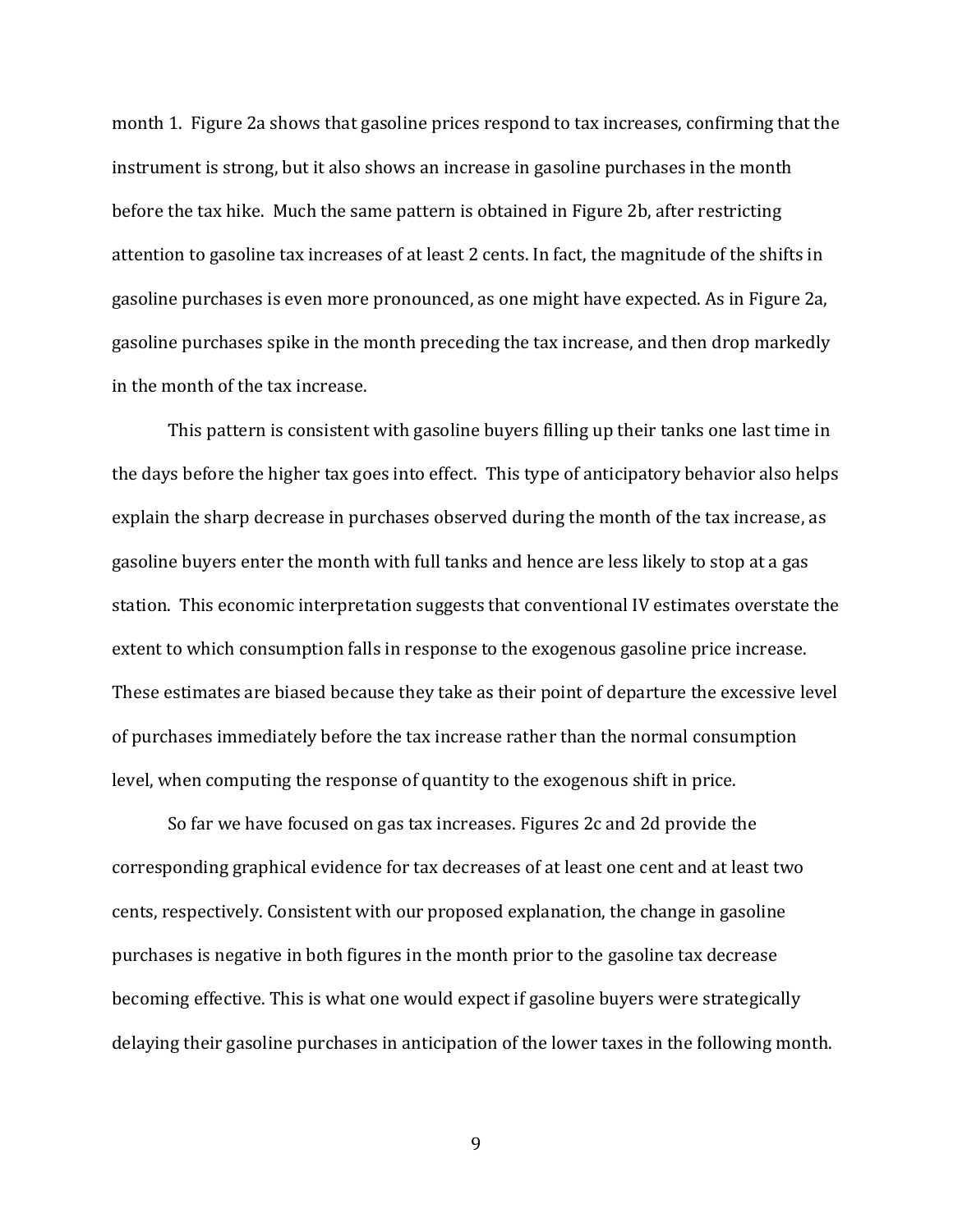However, there is much more month-to-month variation in the event study estimates overall.

### **3.2. Regression Evidence based on the Event Study**

Table 1 provides regression estimates and standard errors describing the evolution of log gasoline purchases before, during, and month after gasoline tax changes. We regress the month-to-month change in log gasoline purchases on event study indicator variables for the month before, the month during, and the month after gasoline tax changes in order to assess the statistical significance of the changes in gasoline purchases observed in Figures 2a-2d. The point estimates in column (a) show that gasoline purchases increase by a marginally significant 1.3% in the month preceding the tax increase, followed by a statistically significant drop by 3.1% in the month of the tax increase. Focusing on tax increases of at least two cents in column (b) sharpens the pattern, with a statistically significant increase of 2.1% in the month before, and a statistically significant decrease of 3.8% in the month in which the tax increase occurs. The corresponding estimate for the month following the tax increase is not statistically significant in either specification, but, especially in column (c), is large enough to potentially affect the overall impact of the gas tax increase.

Columns (c) and (d) in Table 1 provide the corresponding evidence for gasoline tax decreases. With far fewer gasoline tax decreases, these coefficients are estimated with considerably lower precision. There are a number of reasons why one might expect less aniticipatory behavior in response to tax decreases. For example, one might expect gasoline tax decreases to lack the salience of gasoline tax increases if the latter receive more media attention. Perhaps more importantly, as a practical matter, it is much easier to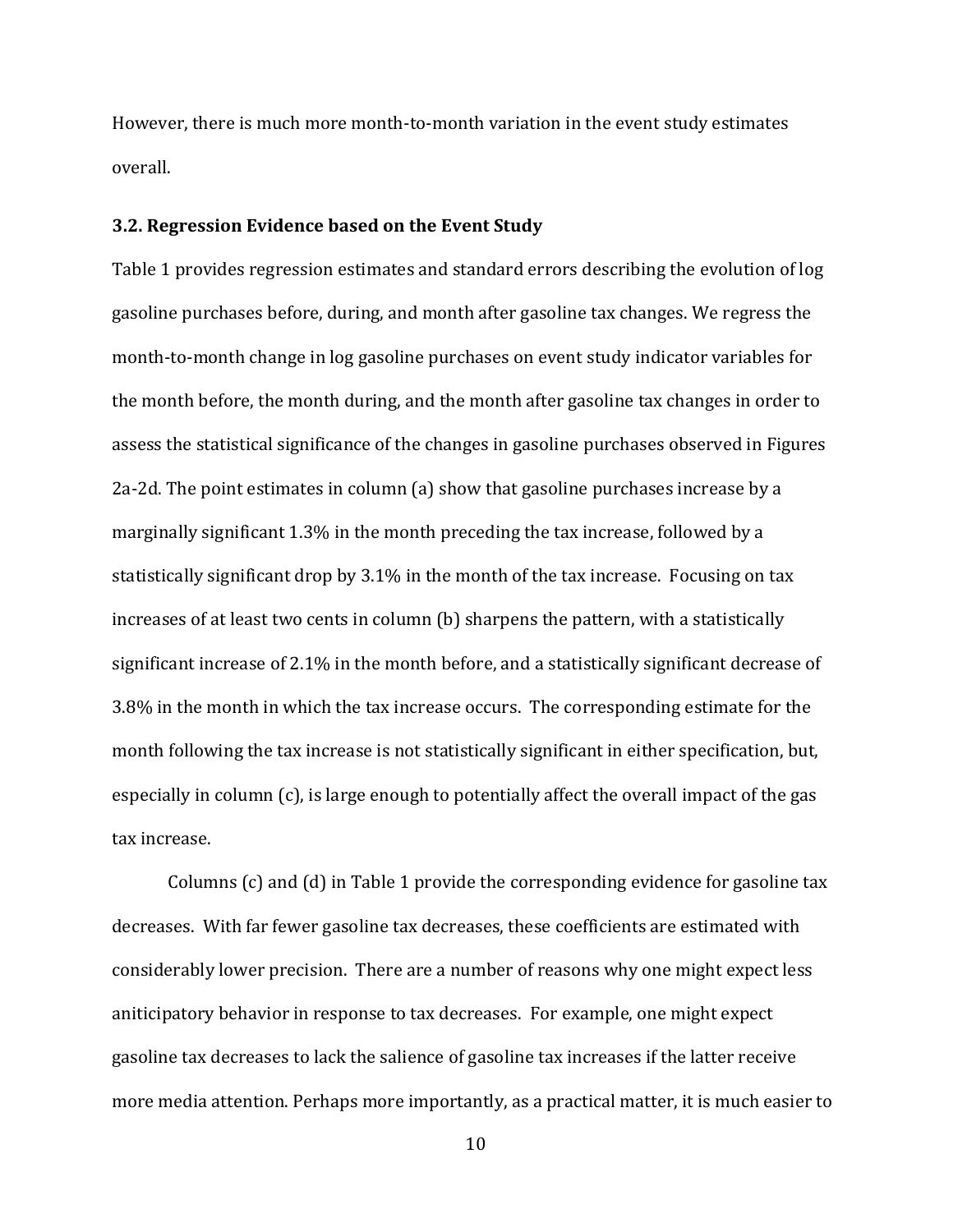fill up one's tank three days early than to wait three extra days to fill the tank. Nevertheless, the overall pattern of the point estimates is roughly symmetric in gas tax increases and decreases. In particular in column (d), which focuses on gas tax decreases of at least two cents, there appear to be non-negligible decreases in gasoline purchases during the month before as well as during the month after the tax decrease.

#### **3.3. Discussion of Observed Magnitudes**

There are several reasons why the evidence of anticipatory changes in gasoline purchases in Table 1 is economically plausible. One reason is that drivers may store gasoline in the tank of their automobile, as discussed earlier. For example, suppose that 10% of drivers were to shift forward their weekly fillup by a few days. This would amount to a shift in purchases of about 2%, which is roughly consistent with the observed effect in the quantity chart.

This is not the only mechanism at work, however. The anticipatory behavior in Table 1 likely reflects reactions not only by retail consumers, but also by gasoline station operators and gasoline distributors. This point is not immediately obvious, but related to the fact that gasoline purchases are measured upstream from actual sales to final consumers. Specifically, the conventionally used data on gasoline purchases comes from the *Petroleum Marketing Monthly Report: Prime Supplier Sales Volumes by Product and Area* issued by the U.S. Energy Information Administration (EIA). Sales volumes are collected by the EIA using the EIA-782C survey, which is a monthly survey of all prime gasoline suppliers, consisting a small group of currently 185 firms nationwide that produce, import, or transport petroleum products across state boundaries and local marketing areas. This gasoline is then purchased by distributors for delivery to gasoline stations. As a result, data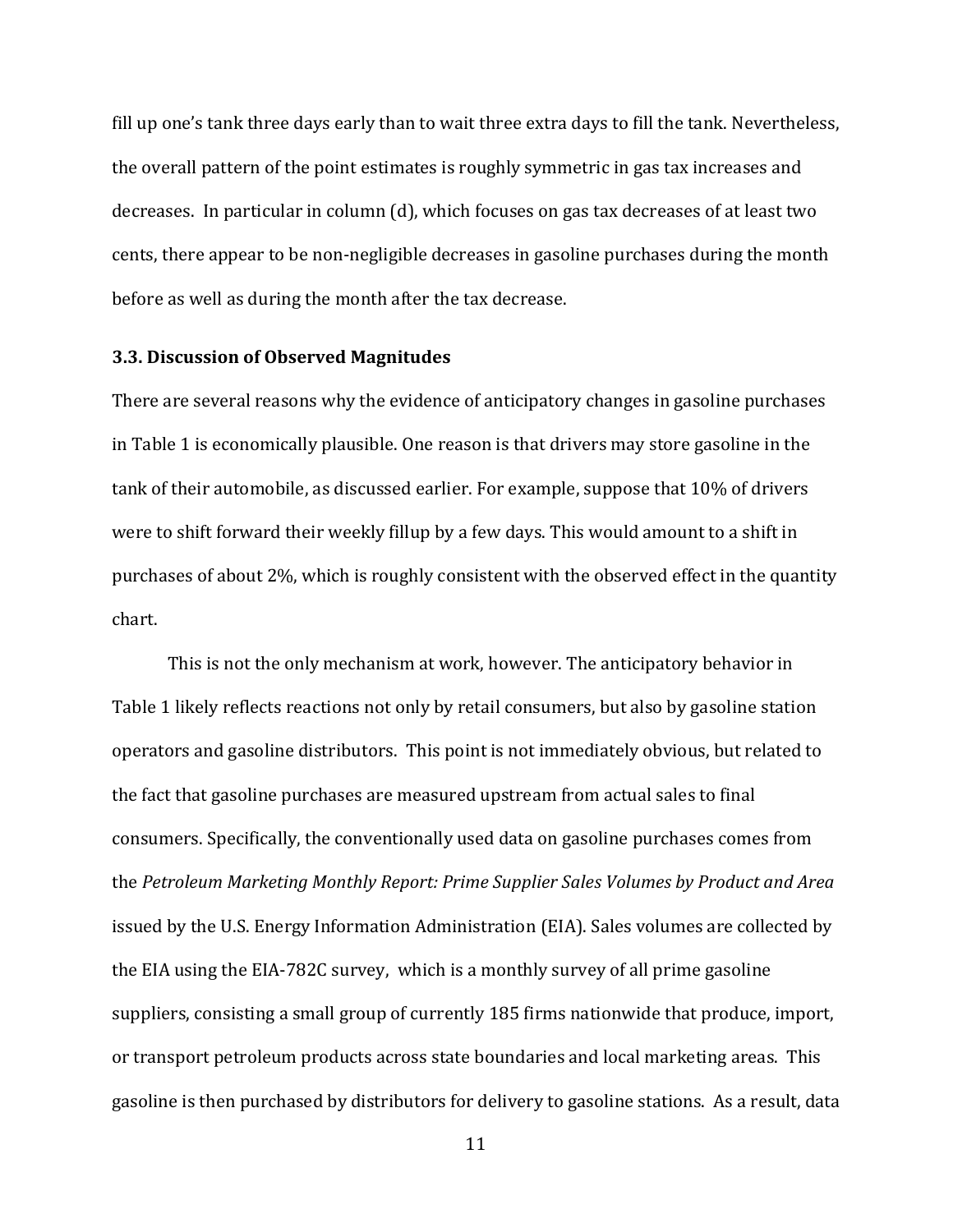on the quantity of gasoline purchased collected by statistical agencies differs from actual gasoline purchases at the retail level (also see Levin et al. 2014).

To understand how distributors and retailers may affect the data on gasoline purchases one has to examine how gasoline taxes are collected. As Wojciech et al. (2013) discuss in a recent study, the point of taxation for fuels in the United States has been moving steadily upstream. For example, the federal gasoline tax was traditionally collected at the retail level, but in 1988 this task moved to the distributors and, in 1994, to the prime supplier. The remittance of state fuel taxes has been moving in the same direction, but with some variation across states. As a result, not only retail consumers, but also gasoline distributors and gasoline station operators have an incentive to adjust their purchase and storage choices in the days and weeks leading up to gasoline tax changes. In particular, both have an incentive to stockpile gasoline in anticipation of gasoline tax increases.

Thus, the apparent spike in the quantity of gasoline sold prior to gasoline tax increases likely reflects not only shifts in the purchases of final consumers, but also stockpiling by gasoline distributors and gasoline stations. For example, in the days leading up to a gasoline tax increase, forward-looking distributors would be expected to fill up all their tanker trucks, and gasoline station operators would be expected to have their underground storage tanks completely filled. The farther upstream the gasoline tax is collected, the greater the scope for stockpiling.

## **4. Econometric Implications**

Our empirical findings have two important implications for the estimation of the price elasticity of gasoline demand. First, anticipatory behavior by gasoline buyers undermines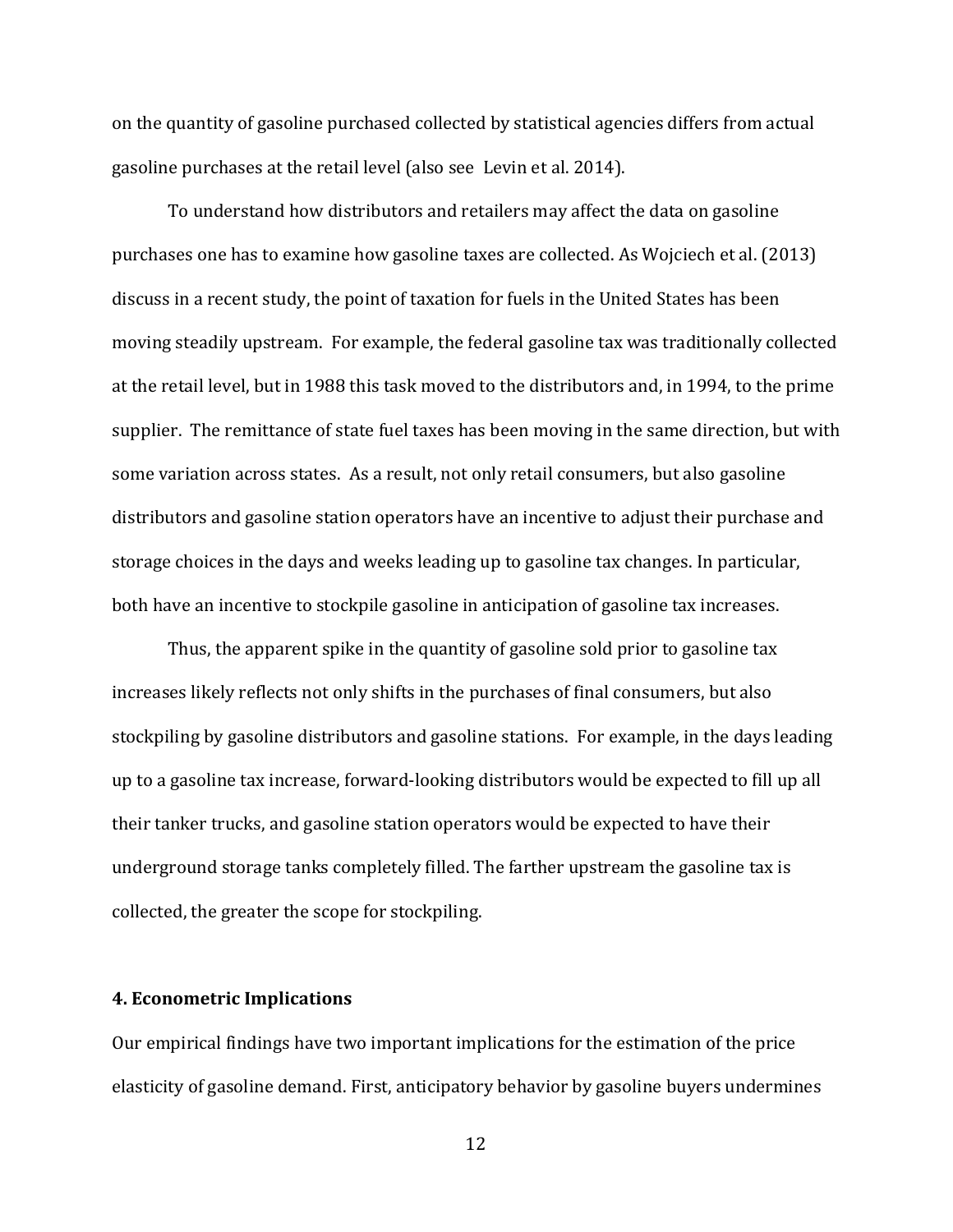the rationale for using gasoline taxes as an instrument. Intertemporal substitution causes the gasoline tax instrument to be correlated with the error term because the presence of the tax spike is correlated with the "missing" purchases that were shifted forward in the previous period, rendering the instrument endogenous. Second, because this endogeneity is the result of lag misspecification, it can be corrected by including leads and lags of the change in prices in the regression, along with leads and lags of the tax change as instrumental variables. The lead of the change in the gas tax, in particular, is a valid instrument for the lead of the change in the gas prices because the future tax change is known to consumers, given that it already has been legislated.

We examine the implications of these two insights in Table 2. Table 2 reports coefficient estimates and standard errors for a range of alternative IV model specifications. For comparison, Table 2 also presents these specifications estimated by OLS. The dependent variable in all five specifications is the month-to-month change in log gasoline purchases in the state. All models control for month-of-sample fixed effects (time effects) and the change in state-level unemployment. Standard errors are clustered at the state level. Columns (1)-(3) include the contemporaneous change in log gasoline price only, without a lead or lag. Column (1) presents OLS estimates and column (2) instruments for the change in the log gasoline price using the contemporaneous change in the log tax, whereas column (3) adds, as additional instruments, the lead and lag of the change in the log tax. The coefficient estimates in columns (2) and (3) are nearly identical. In both cases the model yields an implausibly large price elasticity of -1.14. The estimates in columns (1)-(3) essentially replicate the findings in Davis and Kilian (2011) for a simular specification.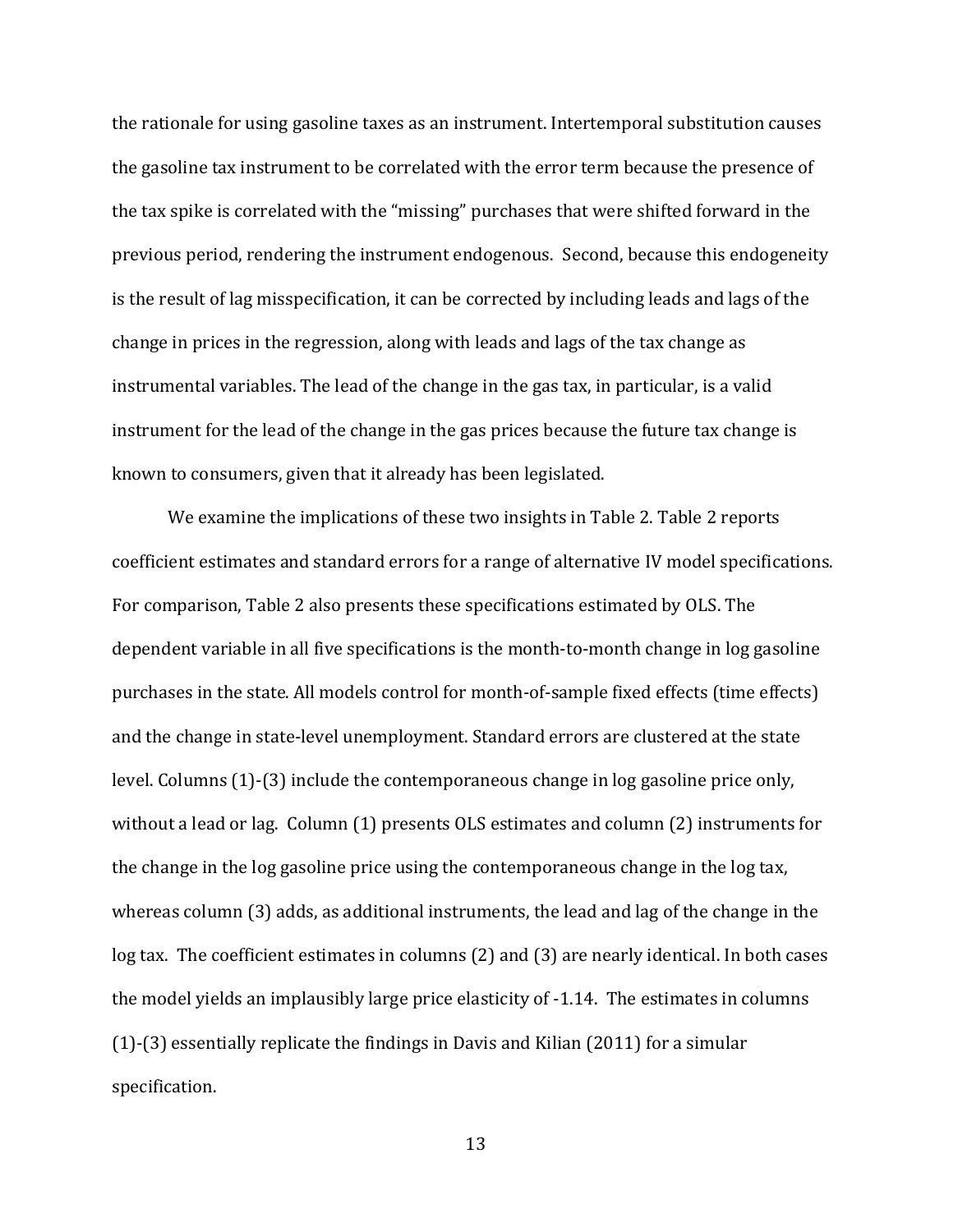We already provided direct evidence that an empirical specification including only contemporaneous values would be mispecified. A complementary approach to documenting this endogeneity is to test the overidentifying restrictions for the model in column (3), which includes more instruments than endogenous regressors and hence is overidentified. Based on Hansen's *J*-statistic, we reject the null hypothesis that the instruments are exogenous at the 5% significance level.<sup>2</sup> When the coefficients are overidentified, the two stage least squares estimator and GMM estimator differ in general; in the case of regression (3), the GMM estimator of coefficient on the change in log price is -0.98, slightly less elastic than (and more precisely estimated than) the two stage least squares estimator, but the two estimates are within a standard error of each other and are not qualitatively different.

As discussed earlier, the endogeneity of the tax instrument is the result of lag misspecification, so it can be corrected by including leads and lags of the change in price , along with leads and lags of the change in tax as instrumental variables. Our empirical evidence in section 3 suggests that including one lead and one lag of the change in gasoline prices is sufficient. The reason is that, in the presence of forward-looking behavior, one would expect gasoline purchases during the lead month to be unusually high and purchases during the month of the tax increase to be unsusually low. Only in the month after the tax change the behavioral response to the tax change would become apparent.

Results for the specification with one lead and one lag can be found in column (4) and (5) for OLS and IV estimation, respectively. The IV coefficient on the contemporaneous

 $\overline{a}$ 

<sup>2</sup> The *J*-statistic is computed using the two-step GMM estimator with a weight matrix of the inverse of the long-run variance matrix estimated using clustered standard errors, where the time dummy variables are projected out in an initial step.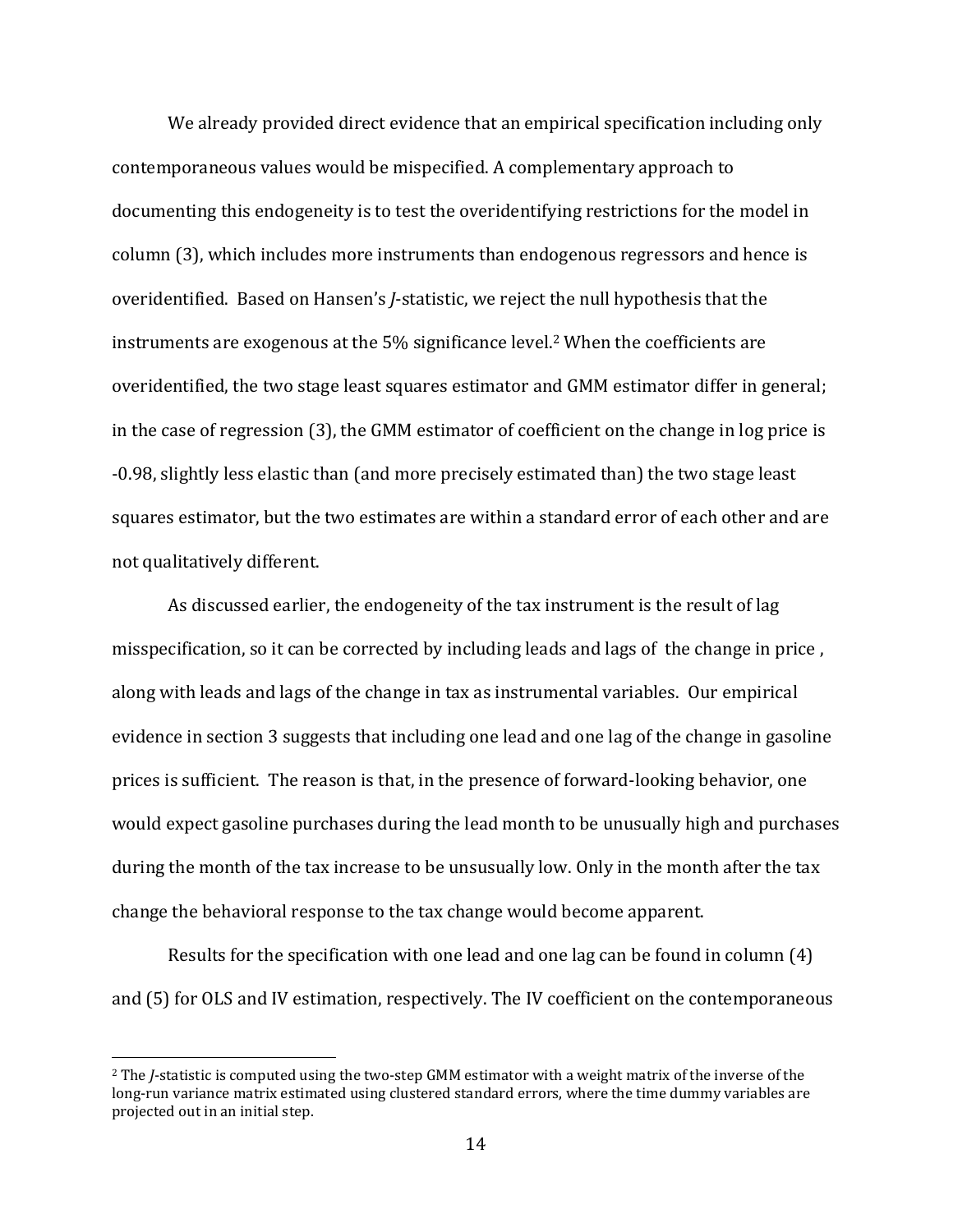change in log price changes very little under this augmented specification, but the coefficients for both the lead and the lag are positive. The former, in particular, is also statistically significant. Table 2 also reports estimates of the cumulative effect of the tax change on gasoline purchases, calculated by summing the estimates of the lead, contemporaneous, and lag coefficients. Including the lead and the lag in the IV regression reduces the cumulative effect of a gasoline tax change to -0.37. This estimate is much smaller than the cumulative effect in columns (2) and (3) because the sharp contemporaneous decrease in gasoline purchases is largely offset by the increases in purchases during the month before and the month after the tax change is implemented. It is also statistically insignificant. The first-stage *F* and Cragg-Donald weak-instrument statistics are all large, exceeding the Stock-Yogo (2005) critical values, which suggest that the results in Table 2 do not suffer from weak instrument problems.<sup>3</sup>

Table 3 reports variations on regression (5) using alternative sets of instruments as sensitivity checks. First, as a specification check, regression (6) includes two leads and two lags of the tax change as instruments. Recall that adding a lag and a lead of tax changes to regression (2) resulted in a rejection of the overidentifying restrictions in regression (3). In contrast, the analogous augmentation of the instruments in regression (6) fails to reject the overidentifying restrictions (*J*-statistic *p*-value = .296), and the two-stage least squares and GMM estimates of the cumulative effect are respectively -0.360 and -0.314, both close to the estimate in regression (5). Thus the results in regression (6) provide confirmatory

 $\overline{a}$ 

<sup>3</sup> The first stage *F* and Cragg-Donald statistics are computed under the assumption of homoscedasticity and no serial correlation, so that they can be compared to the Stock-Yogo (2005) critical values, which are valid only under homoscedasticity and no serial correlation. Because there is evidence of serially correlated errors in these regressions, these statistics are only illustrative. However we note that for all the regressions discussed here, except for regression (9) in Table 3, these statistics far exceed both the Stock-Yogo critical values and the rule-of-thumb value of 10, thus suggesting that for all but regression (9) the instruments are strong.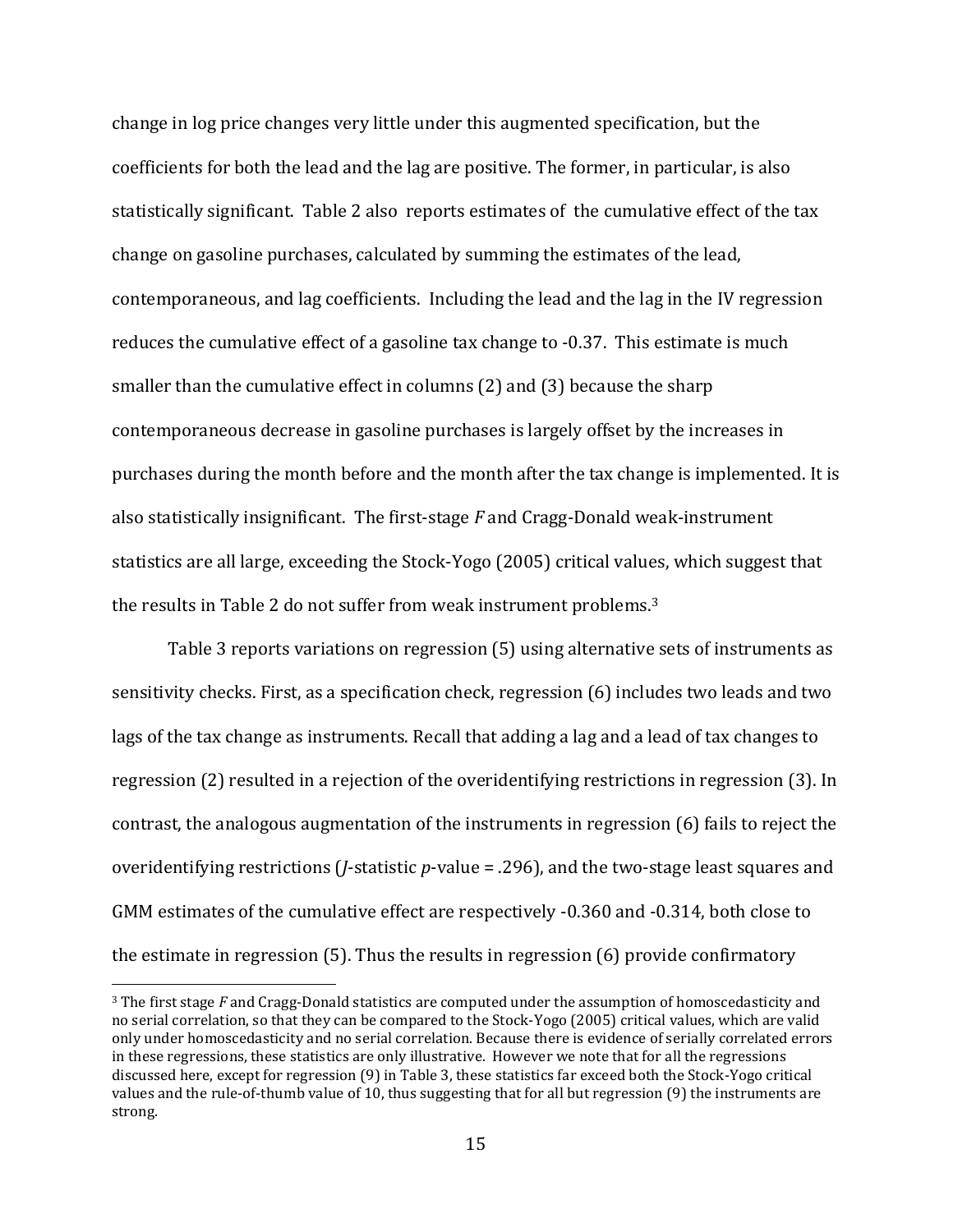evidence that the original specification problem is resolved by including one lead and one lag of price changes.

A reasonable conjecture is that negligible changes in the nominal gasoline tax do not matter to gasoline buyers. Column (7) considers an alternative specification in which we instead instrument using an indicator variable for state-month observations in which there was a nominal gasoline tax change of at least 2 cents. For this specification we include two separate indicators, one for tax increases of at least 2 cents, and one for tax decreases by at least 2 cents. With this model we find a slightly lower and again imprecisely estimated cumulative effect of -0.29. Columns (8) and (9) consider tax increases and tax decreases separately. With tax increases in column (8), the results are very similar to regressions (5) and (7) suggesting that the results are largely driven by tax increases over 2 cents. With tax decreases in column (9) the point estimates are again similar, with a somewhat larger cumulative effect of -0.41, but the estimates are extremely imprecise. In contrast to the other IV regressions in Tables 2 and 3, the Cragg-Donald statistic for regression (9) suggests that the instruments are weak. This finding is not suprising given that there are only 14 incidents of such gasoline tax declines in the sample. Finally, column (10) includes as instruments the interaction between the change in the log tax and an indicator variable for gasoline tax increases of at least two cents, along with its lead and lag. One might have expected there to be a differential response of prices to gasoline tax increases of at least two cents. As it turns out, however, the estimates are extremely similar with this alternative specification. The interaction term is statistically insignificant in all of the firststage equations, and the estimated cumulative effect is very similar, with a value of -0.34 compared to -0.37. Similarly to the augmented instrument set in regression (6), the *J*-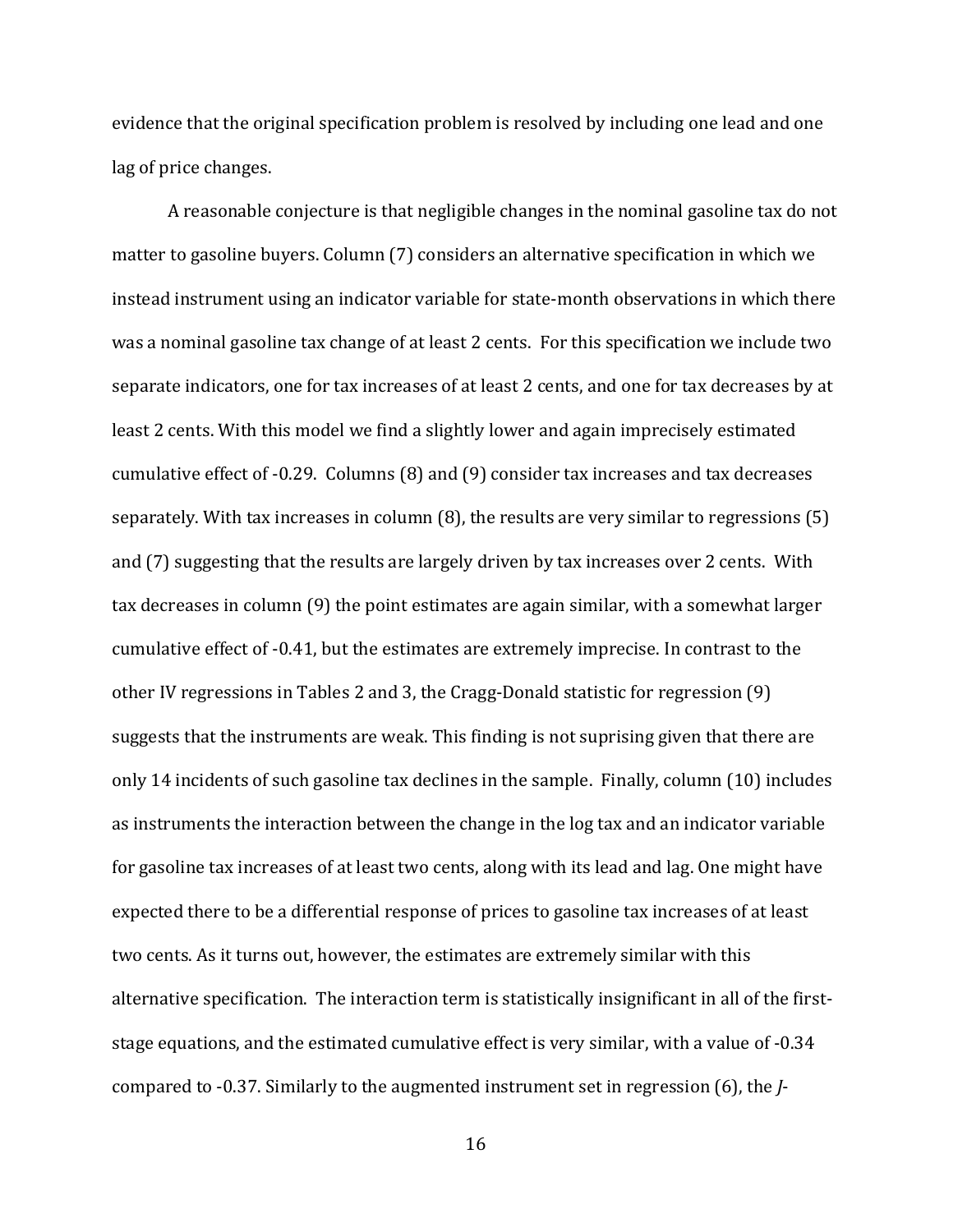statistic does not reject the overidentifying restrictions test, further supporting the adequacy of the dynamic specification including a lead and lag of price changes.

We made the case that including one lead and one lag of the change in price makes sense a priori on economic grounds. Although we know that the responsiveness of gasoline buyers may increase over time, it seems implausible that such longer-run adjustments would occur within the first months of a tax change. Consistent with this reasoning, it can be shown that adding more lags (or another lead) to the regression model reduces the cumulative effect somewhat and renders the estimates less statistically significant, but none of these additional lead and lag terms are statistically significant, consistent with the evidence in Table 1.

**5. A Comparison with other Estimates of the Price Elasticity of Gasoline Demand** Our analysis adds to a growing literature that suggests that gasoline buyers are more responsive to gasoline prices than recent studies such as Hughes et al. (2008) have indicated. There is a surprising degree of agreement even among studies using very different structural estimation methodologies. Our preferred point estimate of -0.37 (Table 2, regression (5)), for example, is close to the estimate of -0.35 reported in Bento et al. (2009) for the one-year price elasticity of gasoline demand conditional on the composition of the car fleet based on a microeconomic model of the markets for new, used, and scrap vehicles.

In other related work, Tiezzi and Verde (2013) show that single-equation estimation methods based on time series data tend to underestimate price elasticities by about 20% compared with estimates from systems of demand equations using cross-sectional data.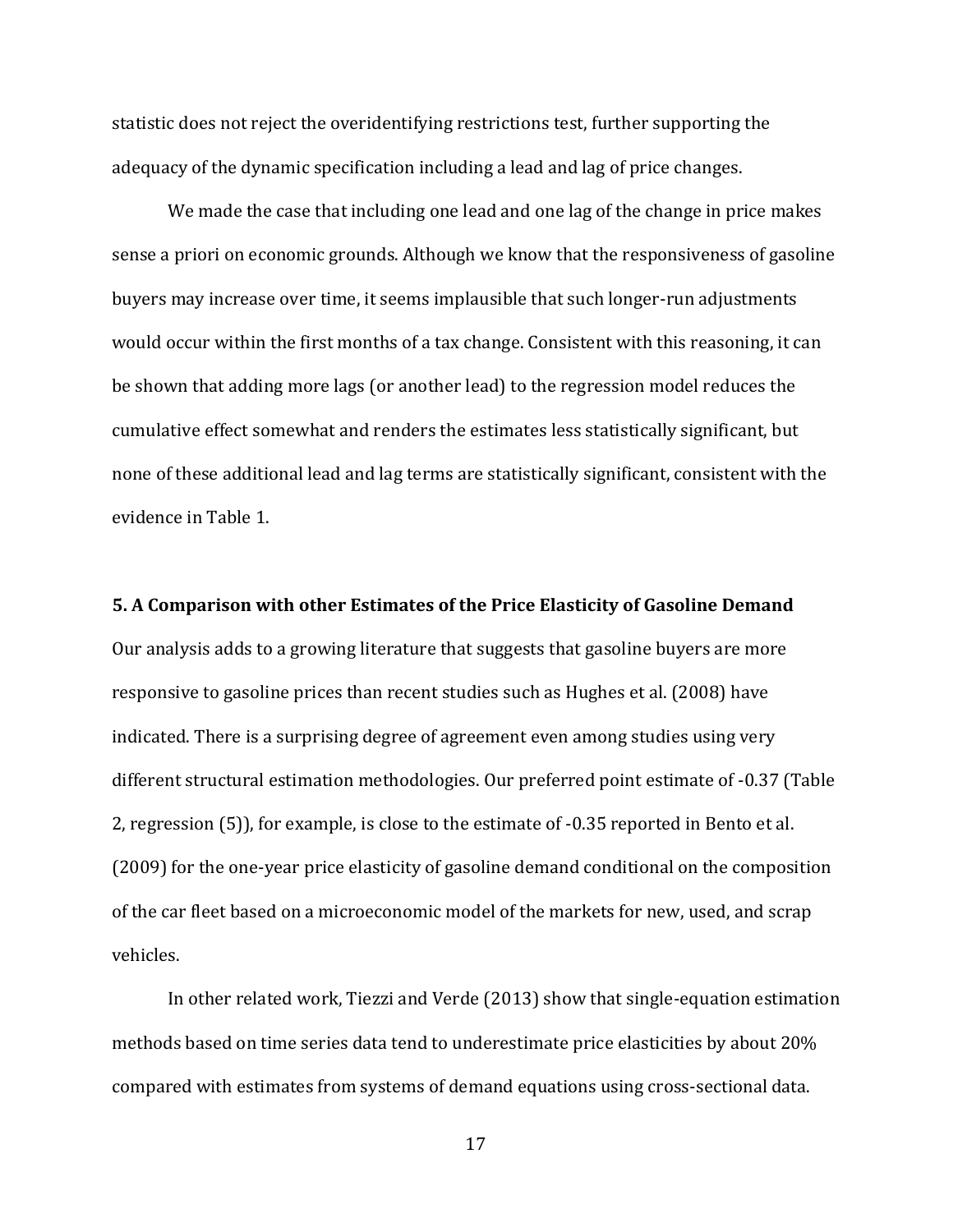Their system-based estimate of the one-month own price elasticity of gasoline demand is -0.50, which would imply a single-equation estimate of -0.40, only slightly higher than our point estimate of -0.37. Similar system-based estimates can be found in Nicol (2003), Oladosu (2003), and West and Williams (2004, 2007).

Finally, our estimate is also consistent with recent evidence in Levin et al. (2014). Levin et al. use daily expenditure data and prices from credit card transactions between February 1, 2006, and December 31, 2009, for 243 United States cities to estimate the price responsiveness of the daily demand for gasoline to changes in daily gasoline prices. Their approach thus addresses the measurement issues with the gasoline quantity data we discussed in section 3. For a panel of U.S. states, they arrive at monthly elasticity estimates of between -0.18 and -0.27, depending on how purchases at the pump are treated, even without accounting for price endogeneity. These estimates are two or three times as high as OLS estimates based on the aggregate data for gasoline purchases conventionally used in estimating the price elasticity of gasoline demand, consistent with our conjecture that stockpiling by gasoline stations and gasoline distributors is an important feature of the data.

There is also a link between our analysis and the related literature on the short-run price elasticity of demand for crude oil. Kilian and Murphy (2014) report a point estimate of -0.25 for the short-run price elasticity of oil demand in global oil markets. Given that crude oil accounts for about half the U.S. retail cost of gasoline, as pointed out by Hamilton (2009), one would expect the retail price elasticity of gasoline demand to be about twice that for crude oil. A reasonable conjecture is that this global price elasticity is somewhat higher than the U.S. price elasticity of oil demand. If the U.S. elasticity were two thirds of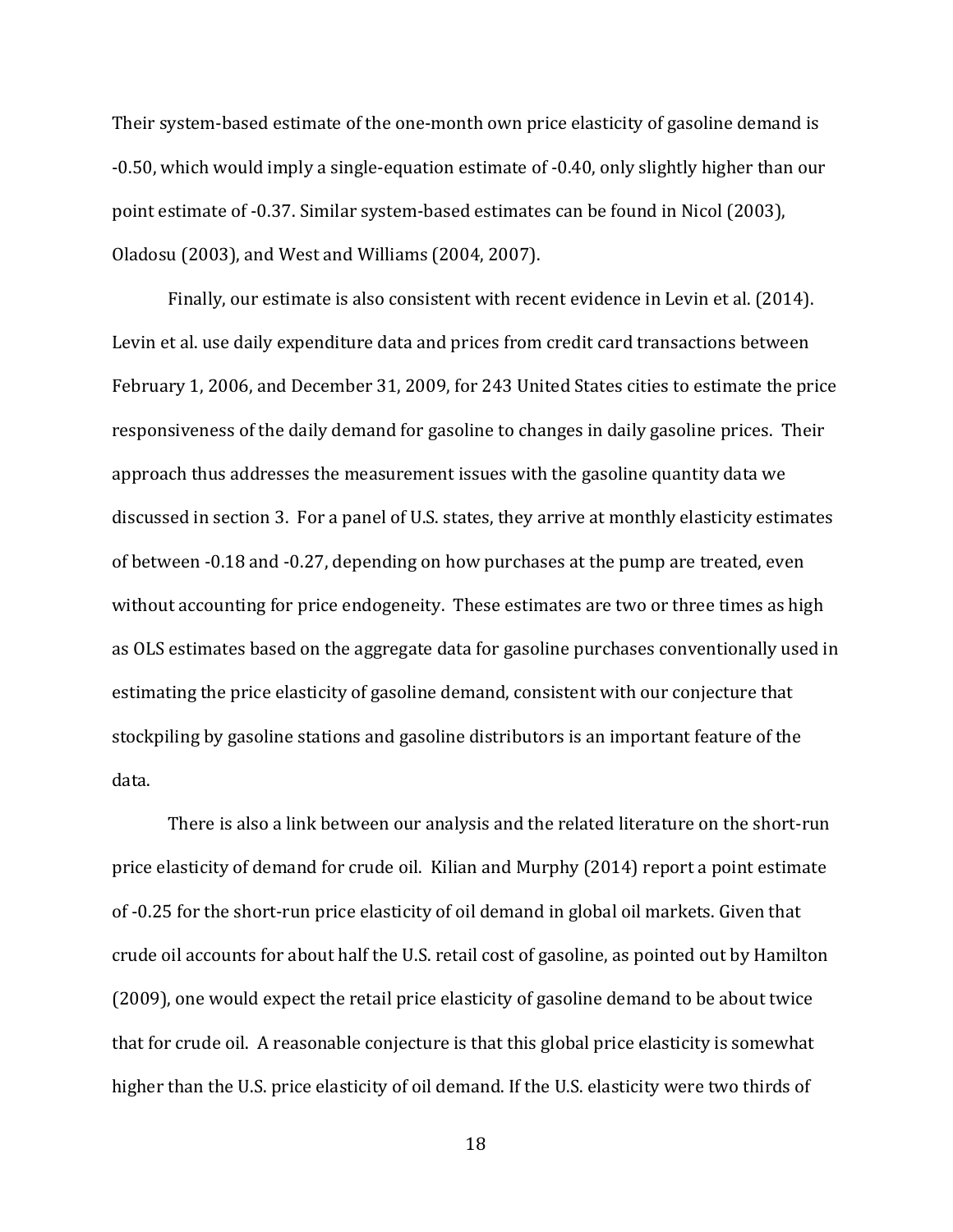the global elasticity, for example, this would imply a price elasticity of gasoline demand of -0.33, close to our point estimate.

#### **6. Implications for Future U.S. Gasoline Consumption**

An important question is how representative our preferred estimate of the cumulative effect in column (5) of Table 2 is for the price elasticity of gasoline demand when dealing with changes in the gasoline price reflecting exogenous variation other than gasoline tax changes. We have already discussed several reasons why one might expect consumers to respond less to typical gasoline price changes than they do to changes in gasoline taxes. This point has received some attention in the recent literature. For example, Li et al. (2014) find much larger responses to changes in gasoline taxes than to changes in gasoline prices, and Tiezzi and Verde (2014) find that the elasticity of demand with respect to a change the gasoline tax is about 20% higher than the elasticity of demand with respect to prices. However, without a valid instrument for gasoline prices it is difficult to know how much of this difference is due to price endogeneity, so this evidence does not help in assessing the external validity of our elasticity estimate.

We therefore provide a simple back-of-the-envelope calculation aimed at evaluating more directly how plausible our preferred elasticity estimate is in practice. A suitable natural experiment is the exogenous gasoline supply shock caused by Hurricances Rita and Katrina in late 2005. These exogenous weather events caused a shutdown of oil refineries along the Gulf coast in September 2005, resulting in a major negative gasoline supply shock (see Kilian 2010). We make the assumption that the U.S. supply of gasoline was not affected by these events before September 2005. Given that there was little warning time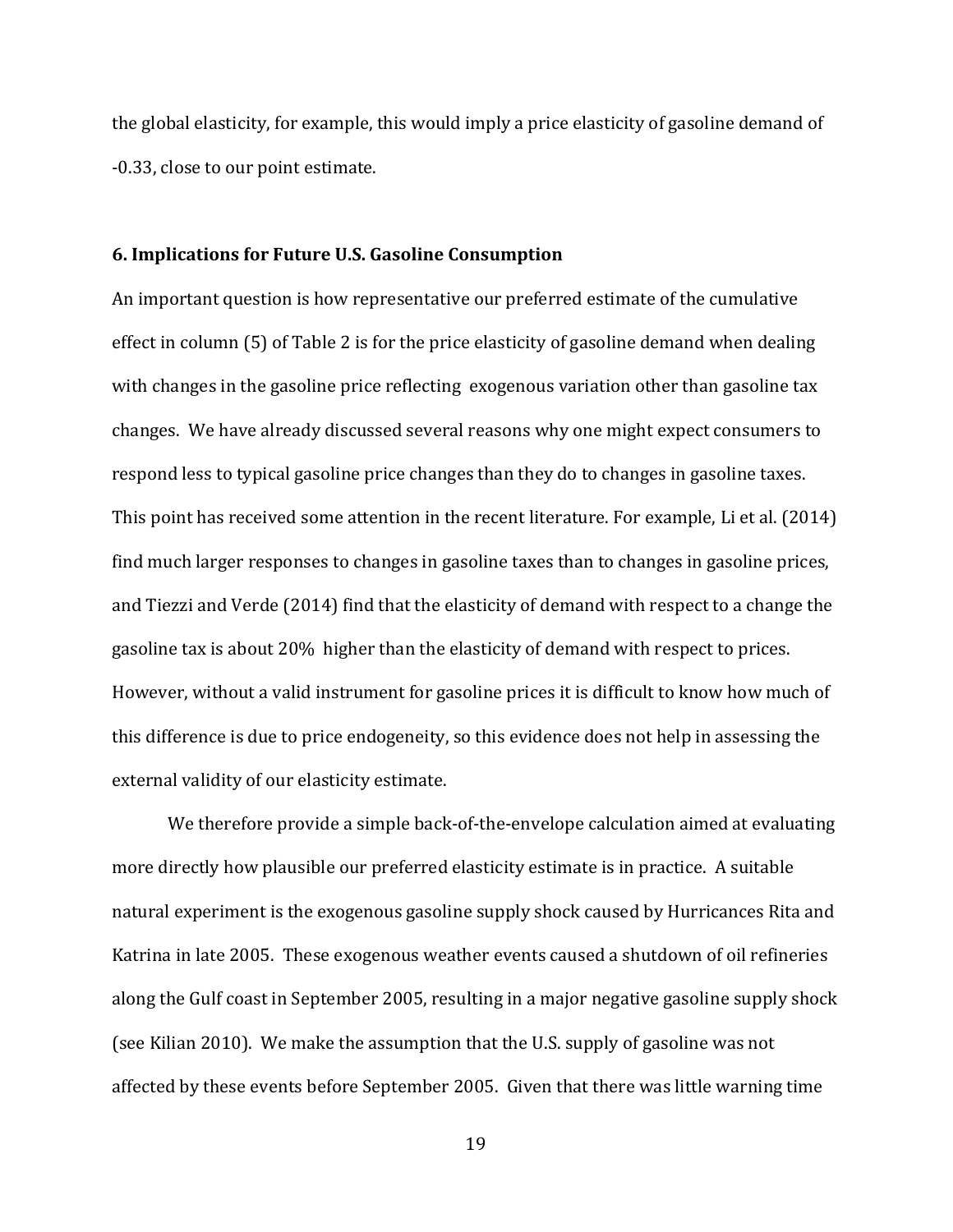before these hurricanes made landfall, we proceed under the additional assumption that the shortage of gasoline was not anticipated in August. The observed increase in the price of gasoline in September 2005 relative to August was 15.3%. Given our elasticity estimate of -0.37, we would have expected a decline in gasoline consumption in September of -5.6%. The actual decline was -6.5%, suggesting that our one-month price elasticity appears to fit the data quite well. If anything, we slightly underestimate the decline in gasoline purchases. Of course, some of that observed decline presumably reflected a drop in final consumption in the area directly affected by the Hurricane, rather than a drop induced by the price increase.

One of the primary rationales for estimating the price elasticity of gasoline demand is the ability to make predictions about gasoline consumption given some hypothesized exogenous change in gasoline prices. There has been considerable interest in the question of how the steep decline in U.S. gasoline prices after June 2014 is expected to affect U.S. gasoline consumption. U.S. gasoline prices between June and December 2014 declined at an average monthly rate of 6%. Treating these price declines as exogenous with respect to the U.S. gasoline market, our elasticity estimate of -0.37 implies a cumulative increase in gasoline consumption by about 13% (or 1.1 million barrels per day) all else equal.

This estimate appears implausibly large. One reason is that this thought experiment does not take account of predictable variation in gasoline prices. Whereas Hurricanes Rita and Katrina were largely unpredictable shocks, the decline in gasoline prices since June 2014 was predictable in real time to a considerable extent (see Baumeister, Kilian and Lee 2015). This observation suggests that a more appropriate approch would be to focus on the unpredictable component of the change in gasoline prices for each month between July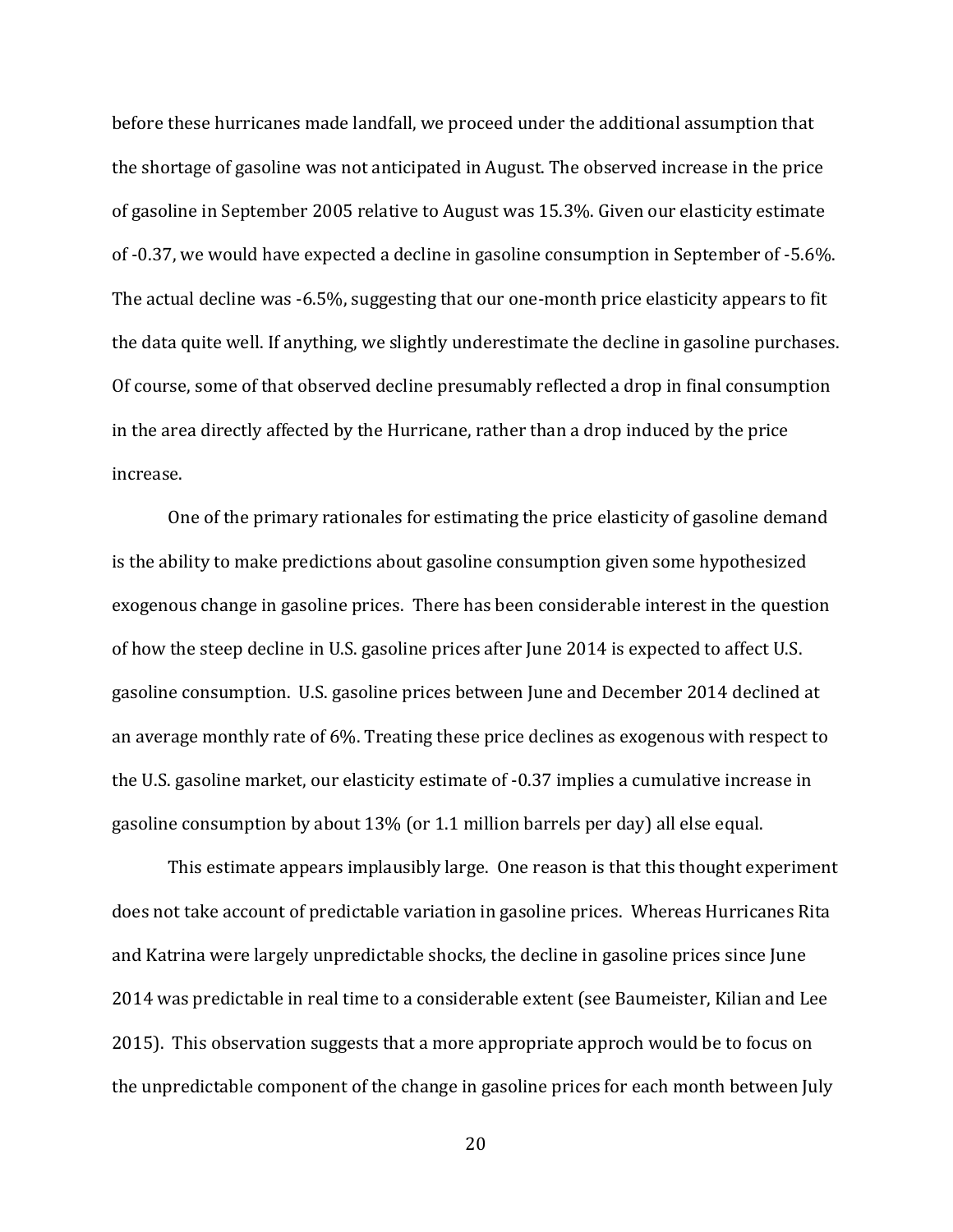and December 2014. For expository purposes, we rely on the real-time gasoline price predictions issued by the U.S. Energy Information Administration in its *Short-Term Energy Outlook*. Applying the elasticity estimate to the unpredictable component of the change in gasoline prices (and assuming that this component is exogenous with respect to U.S. gasoline consumption) yields a much lower and more plausible expected cumulative increase in U.S. gasoline consumption of 8% relative to June 2014 levels.

## **7. Concluding Remarks**

The ability to store gasoline means that purchases of gasoline need not correspond to actual gasoline consumption. In this paper, we argued that this fact has important implications for the specification of gasoline demand models. Put simply, gasoline purchases respond to expected changes in gasoline prices. While most price changes are difficult to predict, gasoline tax changes are known well in advance, so forward-looking gasoline buyers will accelerate gasoline purchases in the days leading up to gasoline tax increases, and delay gasoline purchases in the days leading up to gasoline tax decreases.

This anticipatory behavior creates an endogeneity problem which undermines the validity of conventional IV estimates of the price elasticity of gasoline demand. We showed how this concern can be addressed by augmenting the regression model to include one lead and one lag of the change in log gasoline prices and augmenting the instruments with the corresponding leads and lags of the change in gasoline taxes. Using monthly data from January 1989 through March 2008, we found that the estimated price elasticity decreases from an implausibly high -1.14 to a much more plausible -0.37 after including one lead and one lag. Although this estimate is imprecise (standard error = 0.24), it is similar in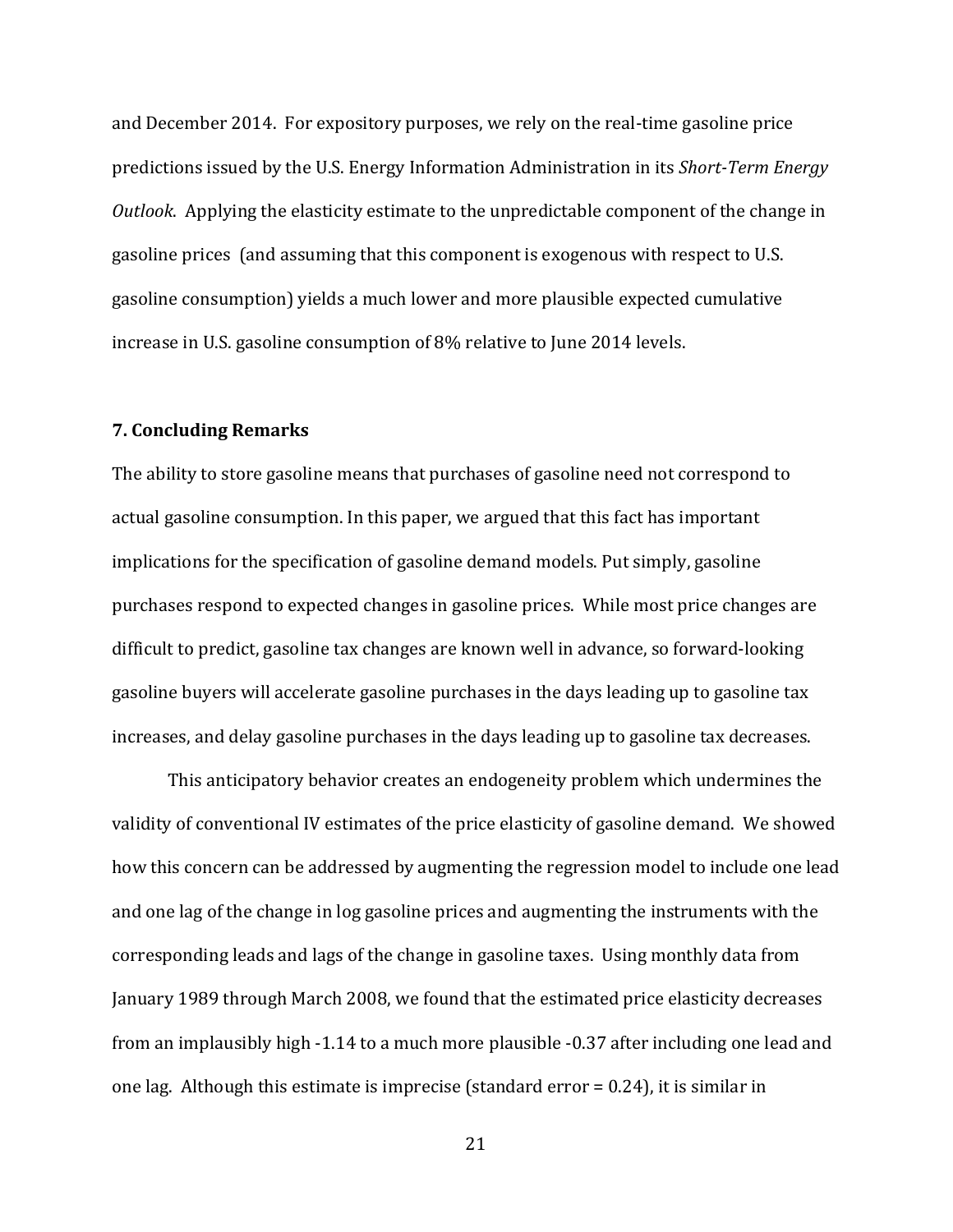magnitude to other recent elasticity estimates that take explicit account of the endogeneity of gasoline prices. Moreover, a simple back-of-the-envelope calculation suggests that this estimate appears to fit the data quite well.

Our analysis has implications for other empirical applications as well. Many purchases other than gasoline are storable, allowing buyers to strategically time their purchases in anticipation of future price changes. This strategic behavior has the potential of undermining the validity of a host of seemingly exogenous candidate instruments. For example, a commonly used instrument is changes in the weather, but weather changes in turn are often predictable at a time horizon that could matter for monthly data. In such circumstances, allowing for additional leads and lags in the regression may help address the resulting endogeneity of the instrument. In addition, our results highlight that it may matter greatly how the quantity variable is measured when estimating the price elasticity of demand. This point also applies to other markets. A case in point is the natural gas market (see, e.g., Hausman and Kellogg, 2014). Unlike gasoline buyers, retail consumers of natural gas typically have no ability to store natural gas, so purchases and consumption occur at the same time. Throughout the rest of the supply chain, however, there is extensive storage capacity. Thus, short-run price elasticities of demand may differ substantially based on whether quantities are measured at the retail level or further upstream.

#### **References**

Allcott, H., and N. Wozny (2014), "Gasoline Prices, Fuel Economy, and the Energy Paradox," *Review of Economics and Statistics*, 96, 779-795.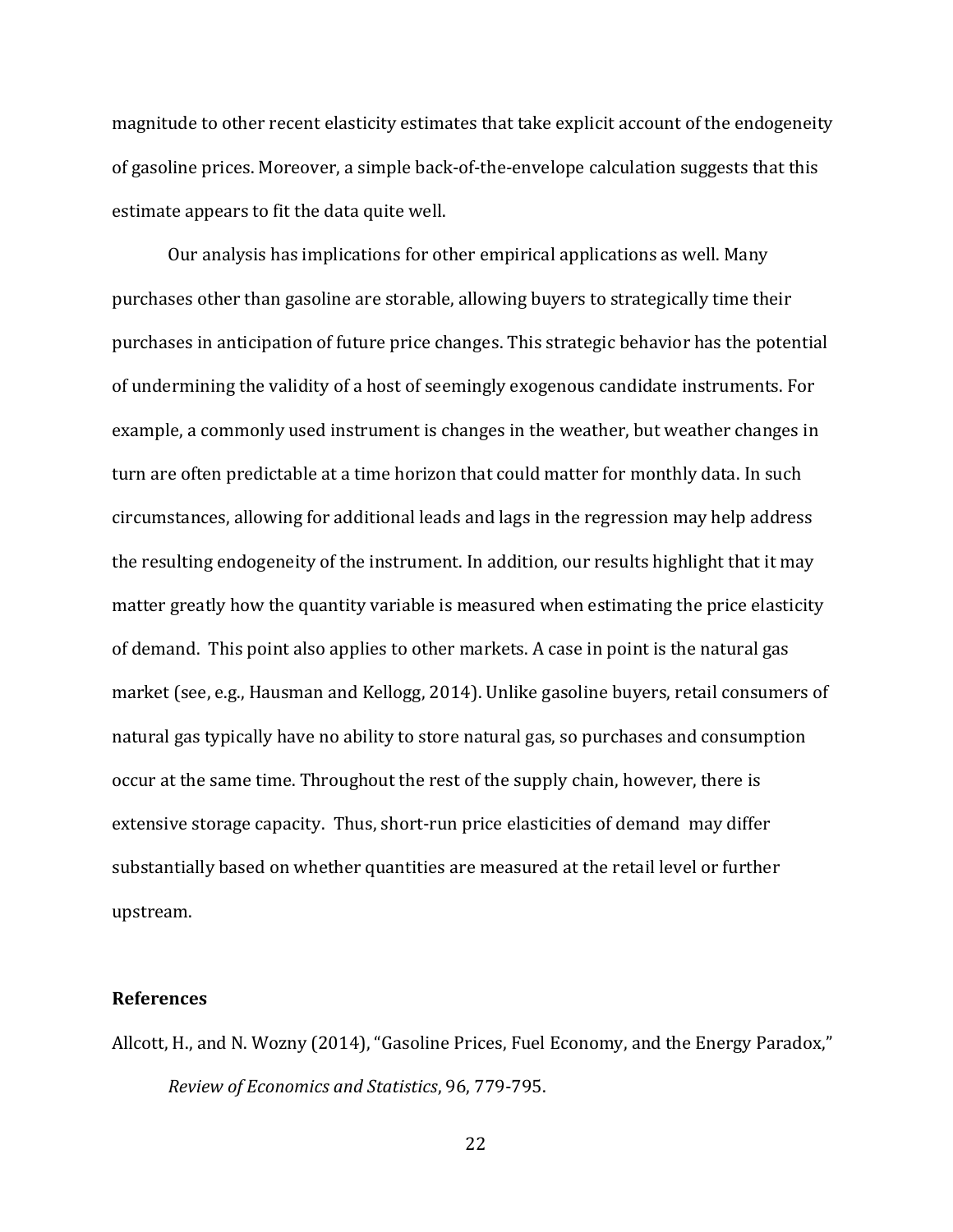- Baumeister, C., Kilian, L., and T.K. Lee (2015), "Inside the Crystal Ball: New Approaches to Predicting the Gasoline Price at the Pump," working paper, University of Michigan.
- Bento, A.M., L.H. Goulder, Jacobson, M.R., and R.H. von Haefen (2009), "Distributional and Efficiency Impacts of Increased U.S. Gasoline Taxes," *American Economic Review*, 99, 667-699.
- Brons, M., Nijkamp, P., Pels, E., and P. Rietveld (2008), "A Meta-Analysis of the Price Elasticity of Gasoline Demand: A SUR Approach," *Energy Economics*, 30, 2105-2022.
- Chetty, R., Looney, A., and K. Kroft (2009), "Salience and Taxation: Theory and Evidence," *American Economic Review*, 99, 1145-1177.
- Dahl, C. (1979), "Consumer Adjustment to a Gasoline Tax," *Review of Economics and Statistics,* 61, 427–432.
- Dahl, C., and T. Sterner (1991), "Analyzing Gasoline Demand Elasticities: A Survey," *Energy Economics*, 13, 203-210.
- Davis, L.W., and L. Kilian (2011), "Estimating the Effect of a Gasoline Tax on Carbon Emissions," *Journal of Applied Econometrics*, 26, 1187-1214.
- Edelstein, P., and L. Kilian (2009), "How Sensitive are Consumer Expenditures to Retail Energy Prices?", *Journal of Monetary Economics*, 56, 766-779
- Espey, M. (1998), "Gasoline Demand Revisited: An International Meta-Analysis of Elasticities." *Energy Economics* 20, 273-295.

Federal Highway Administration (2008), "Highway Taxes and Fees: How They Are Collected and Distributed", Office of Highway Policy Information, [https://www.fhwa.dot.gov/policyinformation/motorfuel/hwytaxes/2008/.](https://www.fhwa.dot.gov/policyinformation/motorfuel/hwytaxes/2008/)

Graham, D.J., and S. Glaister (2004), "Road Traffic Demand Elasticity Estimates: A Review,"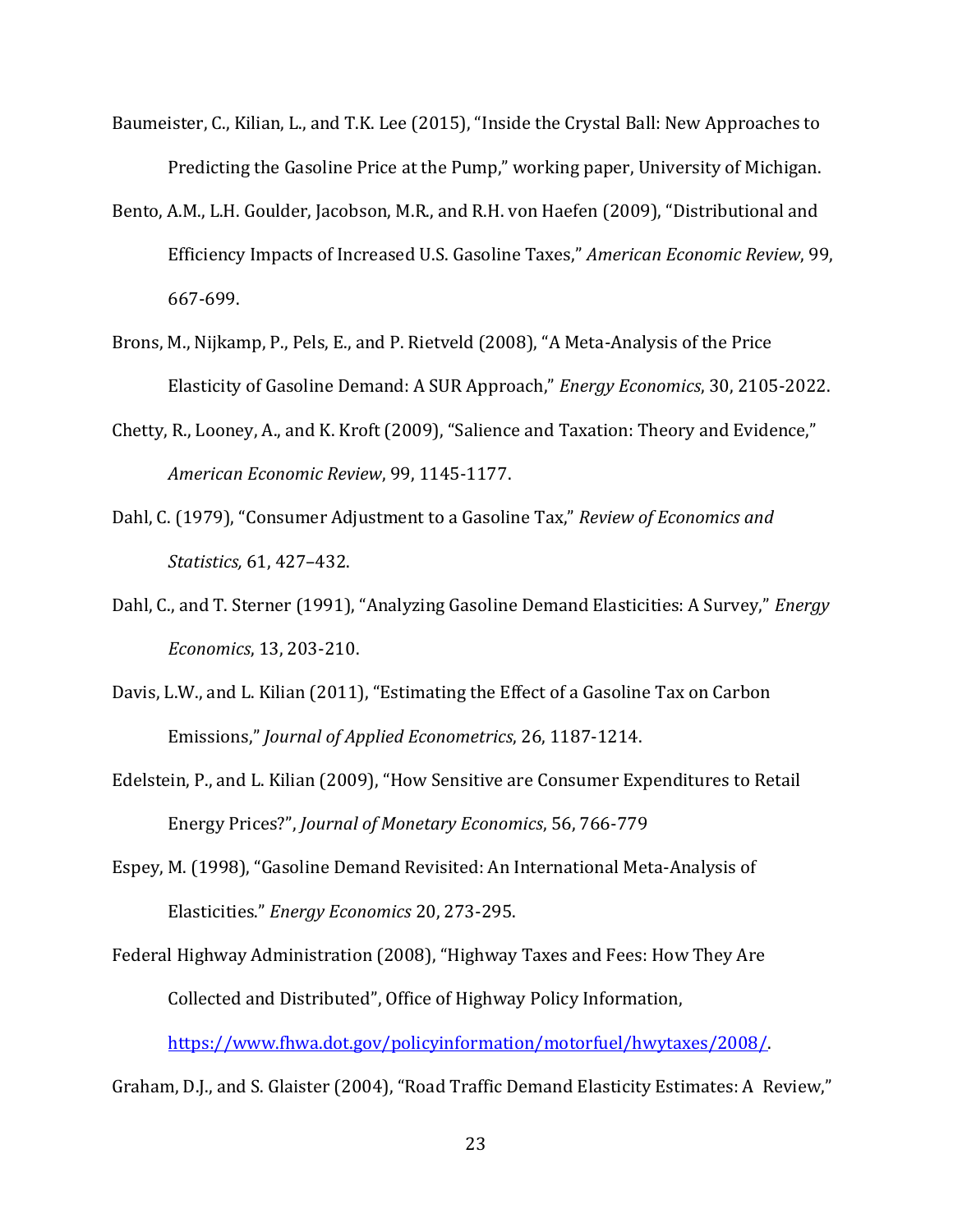*Transport Reviews,* 24, 261-274.

- Greene, D.L., J.R. Kahn, and R.C. Gibson (1999), "Fuel Economy Rebound Effect for U.S. Household Vehicles," *Energy Journal*, 20, 1-30.
- Hamilton, J.D. (2009), "Causes and Consequences of the Oil Shock of 2007-08," *Brookings Papers on Economic Activity*, 1, 215-259
- Hausman, J.A., and W.K. Newey (1995), "Nonparametric Estimation of Exact Consumers' Surplus and Deadweight Loss," *Econometrica*, 63, 1445-1476.
- Hausman, C., and R. Kellogg (2015), "Welfare and Distributional Implications of Shale Gas," working Paper, University of Michigan.
- Hughes, J.E., Knittel, C.R., and D. Sperling (2008), "Evidence of a Shift in the Short-Run Price Elasticity of Gasoline Demand," *Energy Journal*, 29, 93-114.
- Kilian, L. (2010), "Explaining Fluctuations in U.S. Gasoline Prices: A Joint Model of the Global Crude Oil Market and the U.S. Retail Gasoline Market," Energy Journal, 31, 87- 104.
- Kilian, L. and D.P. Murphy (2014), "The Role of Inventories and Speculative Trading in the Global Market for Crude Oil," *Journal of Applied Econometrics*, 29, 454-478.
- Levin, L., Lewis, M.S., and F.A. Wolak (2014), "High-Frequency Evidence on the Demand for Gasoline," manuscript, Stanford University.
- Li, S., Linn, J. and E. Muehlegger (2014), "Gasoline Taxes and Consumer Behavior," *American Economic Journal: Economic Policy*, 6, 302-342.
- McCaffery, E.J., and J. Baron (2006), "Thinking about Tax," *Pyschology, Public Policy, and Law*, 12, 106-135.

Ramsey, J., Rasche, R., and B. Allen (1975), "An Analysis of the Private and Commercial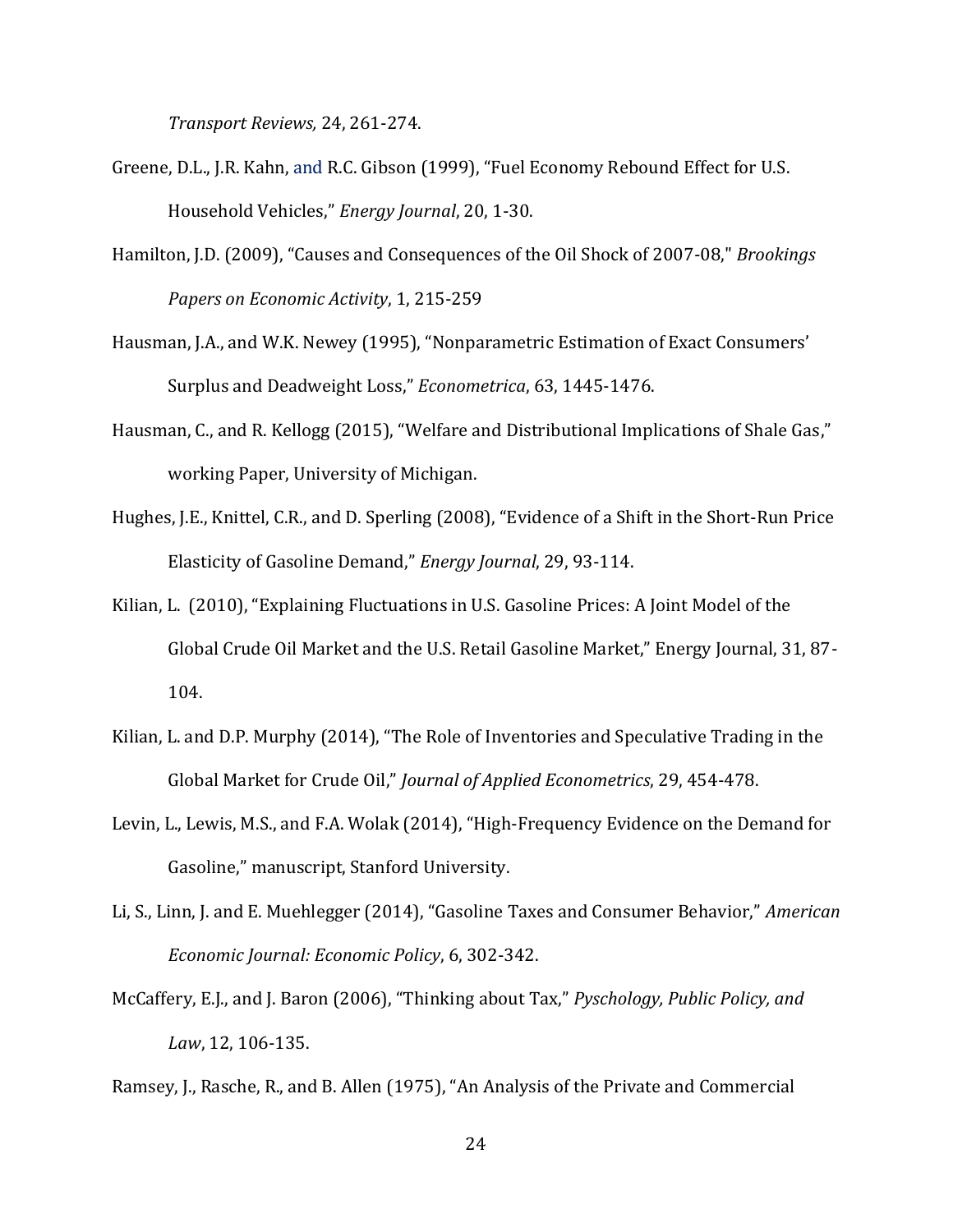Demand for Gasoline," *Review of Economics and Statistics,* 57, 502–507.

Rivers, Nicholas and Brandon Schaufele (2014), "Salience and Carbon Taxes in the Gasoline Market," manuscrip*t, Harvard University.*

Scott, K.R. (2012), "Rational Habits in Gasoline Demand," *Energy Economics*, 34, 1713-1723.

- Stock, J.H. and M. Yogo (2005), "Testing for Weak Instruments in Linear IV Regression," (2005), Ch. 5 in J.H. Stock and D.W.K. Andrews (eds), *Identification and Inference for Econometric Models: Essays in Honor of Thomas J. Rothenberg*, Cambridge University Press.
- Stock, J.H., Yogo, M., and J.H. Wright (2005), "A Survey of Weak Instruments and Weak Identification in Generalized Method of Moments," *Journal of Business and Economic Statistics*, 20, 518-529.
- Sweeney, J.L. (1984), "The Response of Energy Demand to Higher Prices: What Have We Learned?" *American Economic Review*, 74, 31-37.
- Sweeney, R.L. (2015), "Environmental Regulation, Imperfect Competition and Market Spillovers: The Impact of the 1990 Clean Air Act Amendments on the U.S. Oil Refining Industry," *Manuscript*.
- Tiezzi, S. and S.F. Verde (2014), "Overreaction to Excise Taxes: The Case of Gasoline," EUI Working Paper RSCAS 2014/54, European University Institute.

U.S. Energy Information Administration (2015), *Short-Term Energy Outlook*, January.

Wojciech, K.., Marion, J., Muehlegger, E., and J. Slemrod (2013), "Do the Laws of Tax Incidence Hold? Point of Collection and the Pass-Through of State Diesel Taxes," NBER Working Paper No. 19410.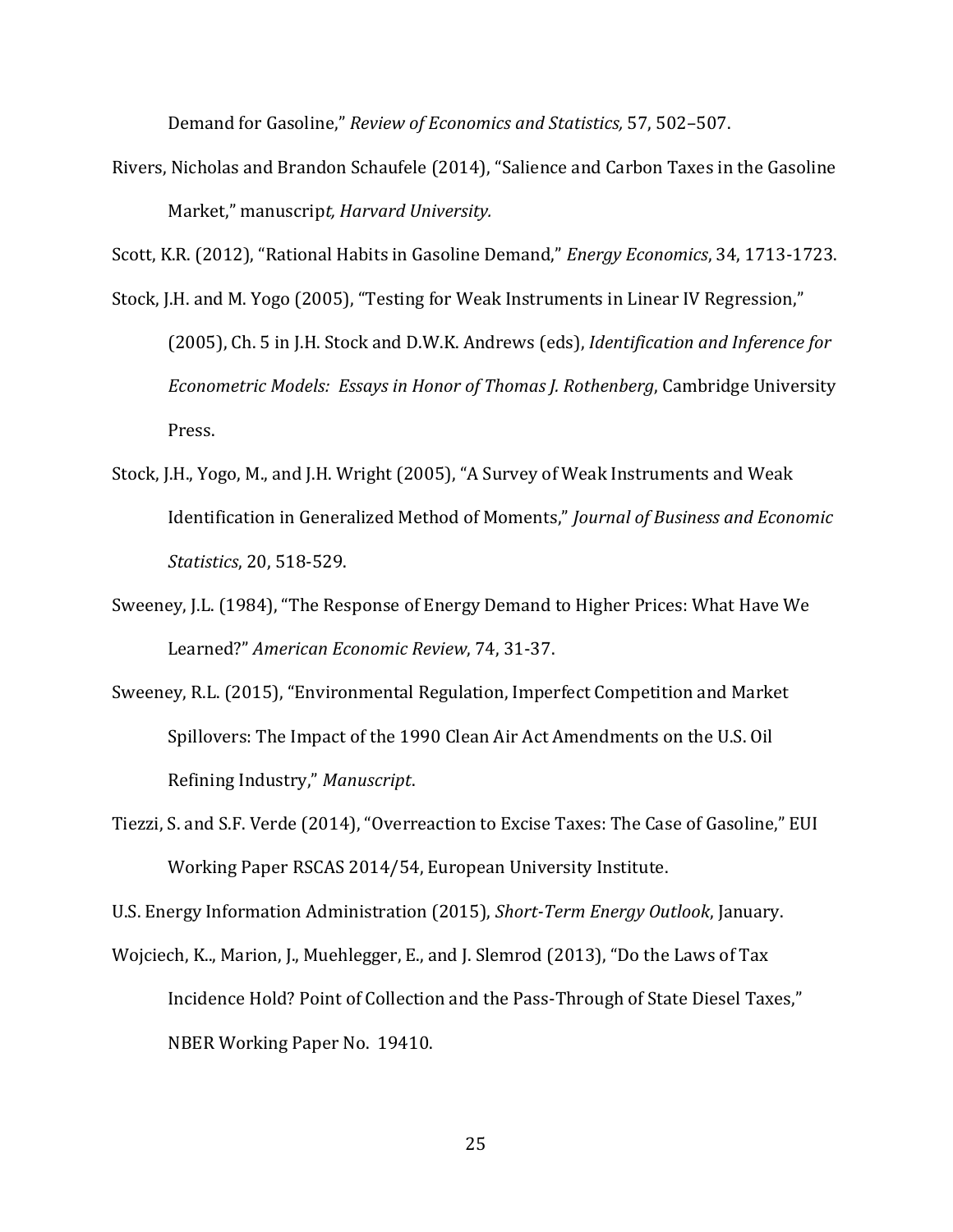|                          | (a)                     | (b)                      | (c)                     | (d)                      |  |
|--------------------------|-------------------------|--------------------------|-------------------------|--------------------------|--|
|                          | Tax Increases           |                          | Tax Decreases           |                          |  |
|                          | Of At Least<br>One Cent | Of At Least<br>Two Cents | Of At Least<br>One Cent | Of At Least<br>Two Cents |  |
|                          |                         |                          |                         |                          |  |
| Indicator for Tax Change | $0.013*$                | $0.021**$                | $-0.003$                | $-0.016$                 |  |
| (One Month Lead)         | (0.007)                 | (0.009)                  | (0.011)                 | (0.010)                  |  |
| Indicator for Tax Change | $-0.031***$             | $-0.038***$              | $0.023*$                | $0.030**$                |  |
| (Contemporaneous)        | (0.008)                 | (0.010)                  | (0.013)                 | (0.013)                  |  |
| Indicator for Tax Change | 0.002                   | 0.008                    | $-0.017**$              | $-0.011$                 |  |
| (One Month Lag)          | (0.005)                 | (0.007)                  | (0.008)                 | (0.009)                  |  |
| Time Fixed Effects       | Yes                     | Yes                      | Yes                     | Yes                      |  |
| Change in Unemployment   | Yes                     | Yes                      | Yes                     | Yes                      |  |
| <b>Observations</b>      | 11,730                  | 11,730                   | 11,730                  | 11,730                   |  |
| Number of Tax Changes    | 140                     | 86                       | 22                      | 14                       |  |

# **Table 1: Assessing the Statistical Significance of Shifts in Gasoline Purchases Before, During and after Tax Increases**

NOTE: This table reports coefficient estimates and standard errors from four separate least squares regressions. The dependent variable in all specifications is the month-to-month change in log gasoline purchases and the coefficients of interest correspond to indicator variables for the month before, the month during, and the month after state gasoline tax changes. All regressions are estimated using the complete panel of 50 states plus the District of Columbia, each observed for 230 months, for a total of 11,730 observations. Standard errors are clustered by state. Triple, double, and single asterisks denote statistical significance at the 1%, 5%, and 10% level, respectively.

R-squared 0.466 0.466 0.463 0.463 0.463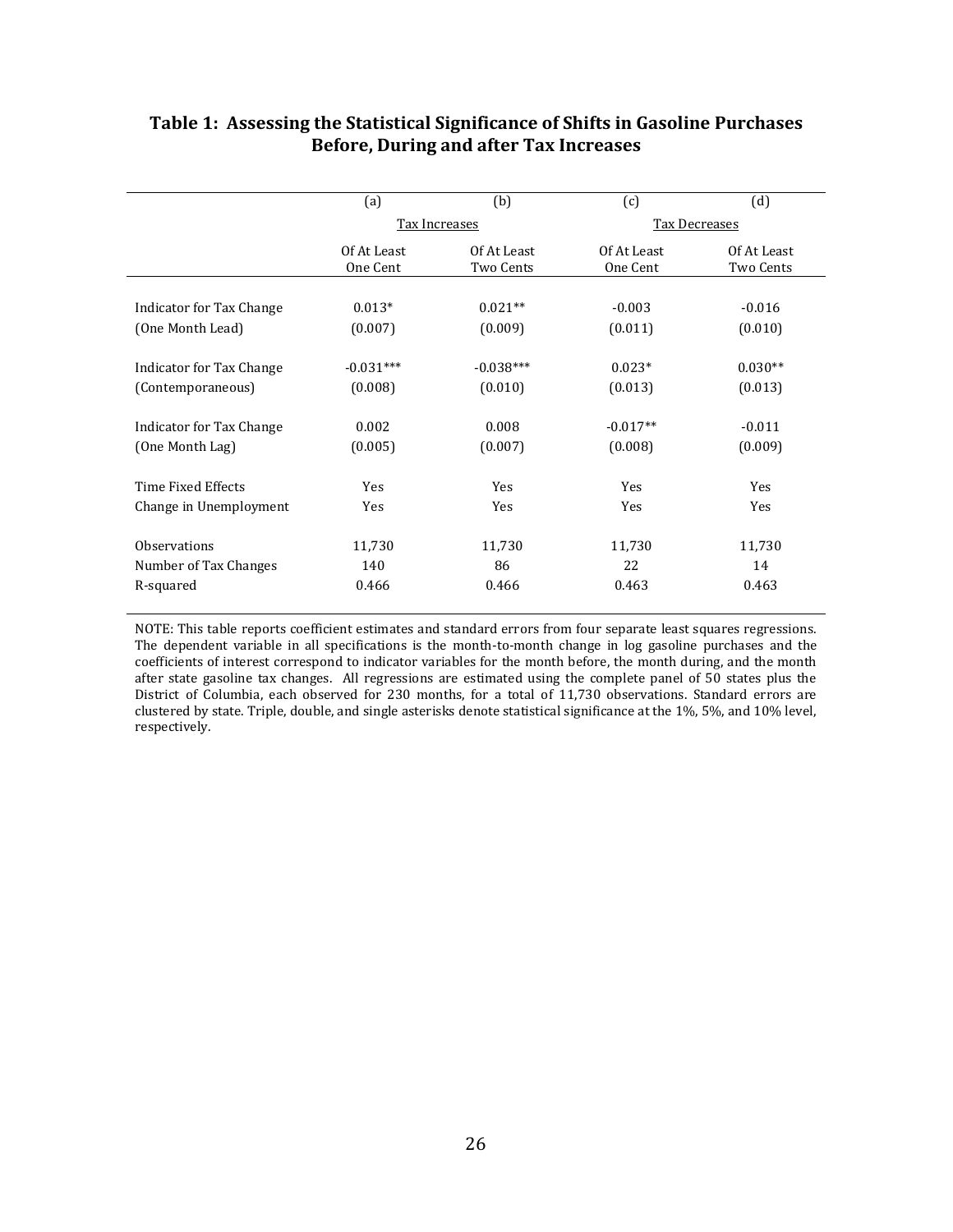|                                                                                             | (1)            | (2)                                 | (3)                                 | (4)               | (5)                                   |
|---------------------------------------------------------------------------------------------|----------------|-------------------------------------|-------------------------------------|-------------------|---------------------------------------|
|                                                                                             | <b>OLS</b>     | ${\rm IV}$                          | ${\rm IV}$                          | <b>OLS</b>        | ${\rm IV}$                            |
|                                                                                             |                | All Tax Changes,<br>Just Identified | All Tax Changes,<br>Over-identified | With Lead and Lag | All Tax Changes,<br>With Lead and Lag |
|                                                                                             |                |                                     |                                     |                   |                                       |
| Change in Log Price                                                                         |                |                                     |                                     | $0.136***$        | $0.540***$                            |
| (One Month Lead)                                                                            |                |                                     |                                     | (0.0360)          | (0.171)                               |
|                                                                                             |                |                                     |                                     |                   |                                       |
| Change in Log Price                                                                         | $-0.190***$    | $-1.135***$                         | $-1.135***$                         | $-0.192***$       | $-1.152***$                           |
| (Contemporaneous)                                                                           | (0.0368)       | (0.250)                             | (0.243)                             | (0.0361)          | (0.250)                               |
|                                                                                             |                |                                     |                                     |                   |                                       |
| Change in Log Price                                                                         |                |                                     |                                     | 0.0579            | 0.244                                 |
| (One Month Lag)                                                                             |                |                                     |                                     | (0.0394)          | (0.197)                               |
| Observations                                                                                | 11,730         | 11,730                              | 11,628                              | 11,628            | 11,628                                |
| $R^2$                                                                                       | 0.468          |                                     |                                     | 0.473             |                                       |
| Time Fixed Effects                                                                          | Yes            | Yes                                 | Yes                                 | Yes               | Yes                                   |
| Change in Unemployment                                                                      | Yes            | Yes                                 | Yes                                 | Yes               | Yes                                   |
| Cumulative Effect                                                                           | $-0.190***$    | $-1.135***$                         | $-1.135***$                         | 0.002             | $-0.368$                              |
|                                                                                             | 0.0368         | (0.250)                             | (0.243)                             | (0.076)           | (0.239)                               |
| Instruments:                                                                                |                |                                     |                                     |                   |                                       |
|                                                                                             | $-$            |                                     |                                     | --                |                                       |
| Change in Log Tax                                                                           |                | $\sf t$                             | $t-1, t, t+1$                       |                   | $t-1, t, t+1$                         |
| First Stage F / Cragg-<br>Donald Statistic of Weak<br>Identification                        | $\overline{a}$ | $237.0+$                            | 78.7+                               | $-$               | $60.0*$                               |
| Hansen's J Statistic<br>testing Overidentifying<br>Restrictions (p-value in<br>parentheses) | $\overline{a}$ | $\overline{\phantom{a}}$            | 7.062<br>(0.029)                    |                   | $-$                                   |
| Cumulative Effect (GMM)                                                                     |                | $\overline{a}$                      | $-0.977***$<br>(0.150)              | $\overline{a}$    | $\overline{a}$                        |

# **Table 2: IV Estimates of the Effect of Gasoline Price Changes on Gasoline Consumption**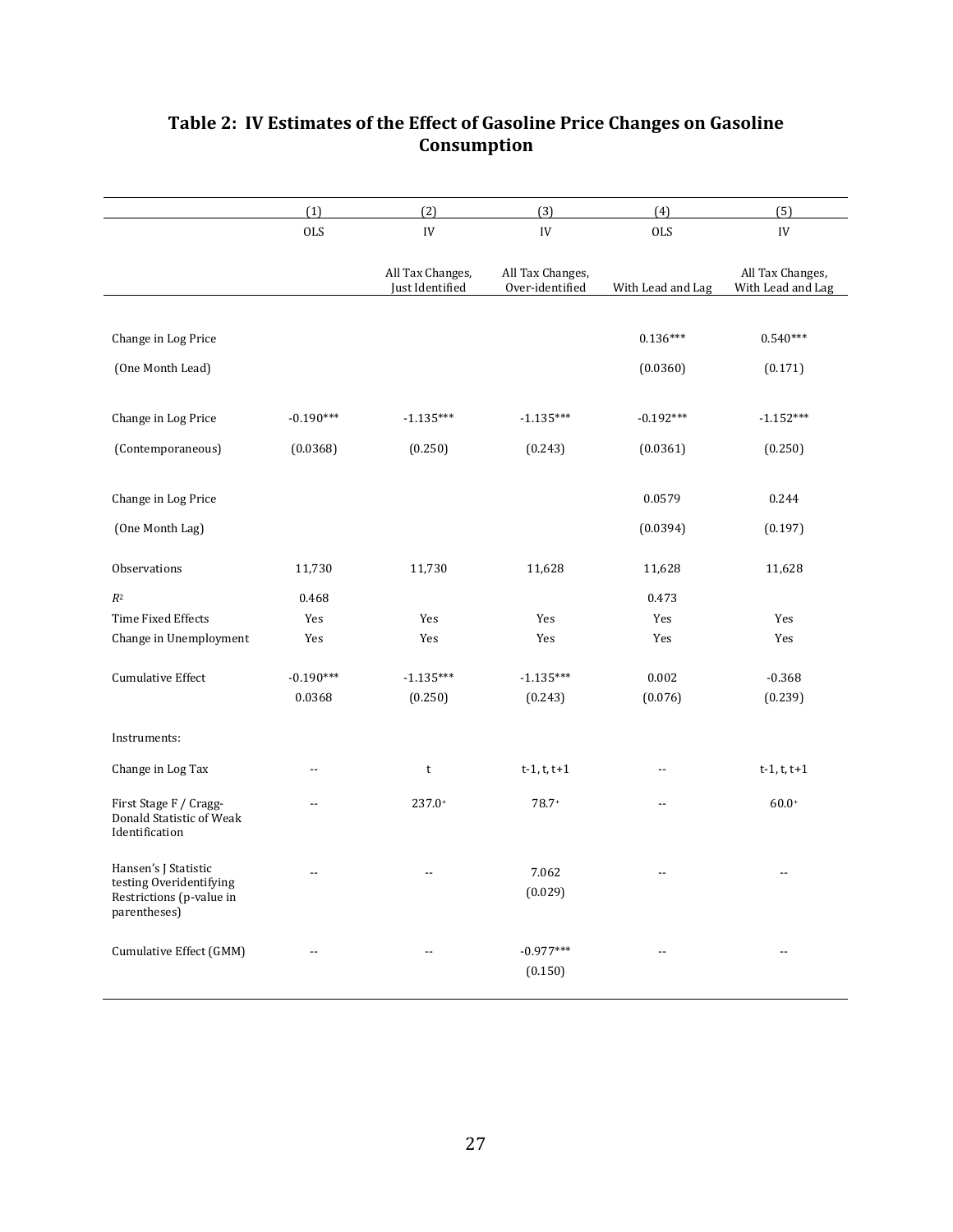NOTE: This table reports coefficient estimates and standard errors from two ordinary least squares and six instrumental variables (IV) regressions. The dependent variable in all specifications is the month-to-month change in log gasoline purchases and the coefficients of interest correspond to the month-to-month change in log gasoline price, including a lead and a lag. Instruments vary across specifications, as indicated under the instruments section. In each column, we specify whether the contemporaneous instrument (denoted by *t*) is accompanied by a lead and a lag (*t+1* and *t-1*, respectively). The statistic testing for weak identification in the IV regressions is either the first stage *F* or, when there are multiple included endogenous regressors, the Cragg-Donald statistic, and a "+" denotes whether the test statistic exceeds the 5% Stock-Yogo critical value assuming 10% bias. The weak identification statistics are computed under the assumption of homoskedasticity. The *J*-statistic is computed for the GMM estimator using clustered long-run variance weight matrix; the GMM estimator of the sum of price coefficients and its standard error are also reported if there is overidentification. Standard errors on regression coefficients are clustered by state. Triple, double, and single asterisks denote statistical significance at the 1%, 5%, and 10% level, respectively.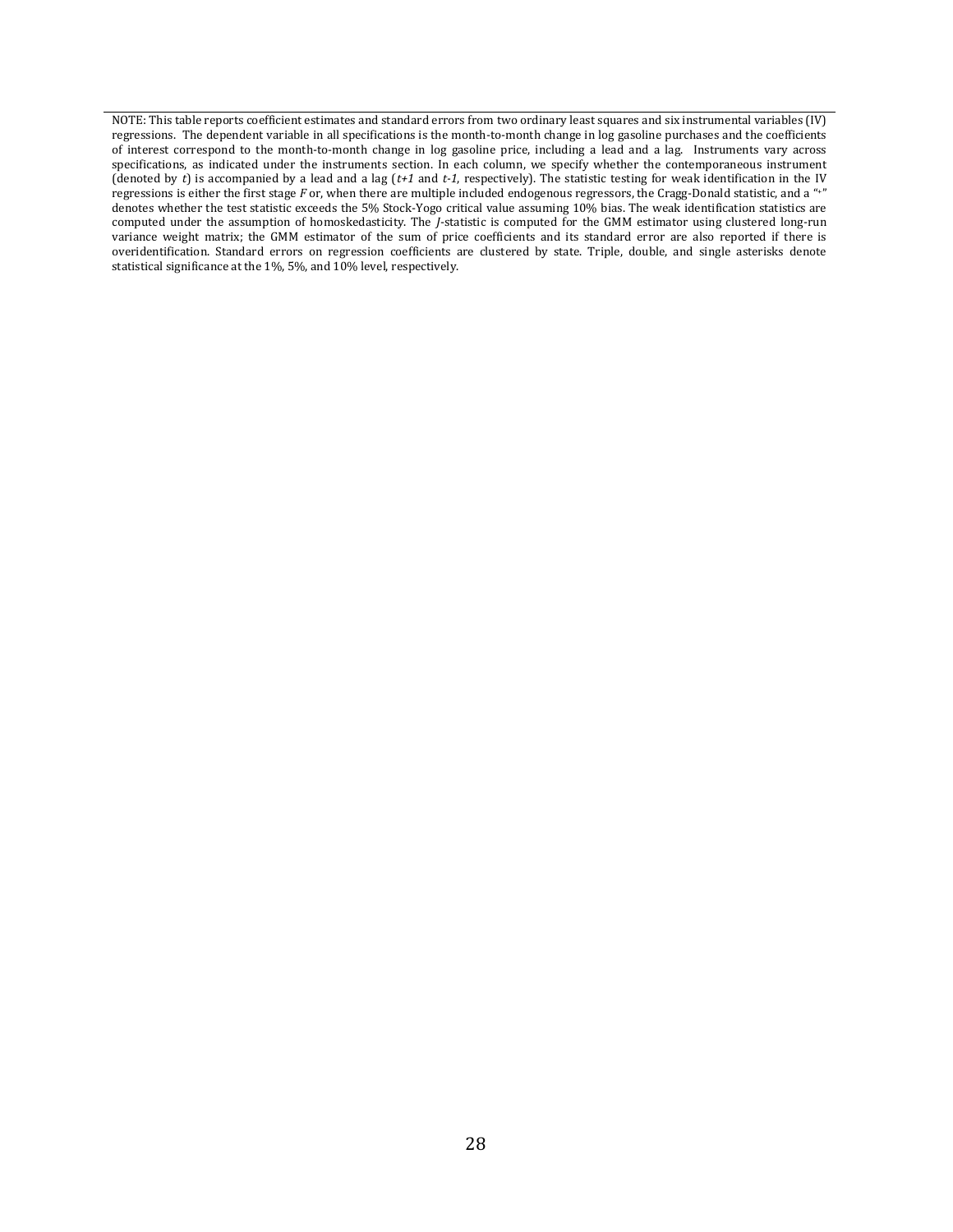| IV<br>All Tax Changes,<br>With Additional<br>Leads and Lags                                                      | ${\rm IV}$<br><b>Tax Changes</b><br>Greater Than Two<br>Cents, With Lead<br>and Lag<br>$0.554***$<br>(0.211) | IV<br><b>Increases Greater</b><br>Than Two Cents,<br>With Lead and Lag<br>$0.559**$<br>(0.223) | IV<br>Decreases<br>Greater Than<br>Two Cents.<br>With Lead and<br>Lag<br>0.484<br>(0.501) | IV<br>All Tax Changes,<br>With Lead, Lag,<br>and Interactions<br>$0.547***$ |
|------------------------------------------------------------------------------------------------------------------|--------------------------------------------------------------------------------------------------------------|------------------------------------------------------------------------------------------------|-------------------------------------------------------------------------------------------|-----------------------------------------------------------------------------|
|                                                                                                                  |                                                                                                              |                                                                                                |                                                                                           |                                                                             |
|                                                                                                                  |                                                                                                              |                                                                                                |                                                                                           |                                                                             |
|                                                                                                                  |                                                                                                              |                                                                                                |                                                                                           |                                                                             |
| Change in Log Price<br>$0.553***$                                                                                |                                                                                                              |                                                                                                |                                                                                           |                                                                             |
| (One Month Lead)<br>(0.183)                                                                                      |                                                                                                              |                                                                                                |                                                                                           | (0.175)                                                                     |
| $-1.152***$<br>Change in Log Price                                                                               | $-1.135***$                                                                                                  | $-1.131***$                                                                                    | $-1.192*$                                                                                 | $-1.129***$                                                                 |
| (Contemporaneous)<br>(0.251)                                                                                     | (0.265)                                                                                                      | (0.261)                                                                                        | (0.617)                                                                                   | (0.243)                                                                     |
| 0.239<br>Change in Log Price                                                                                     | 0.291                                                                                                        | 0.291                                                                                          | 0.299                                                                                     | 0.238                                                                       |
| (One Month Lag)<br>(0.195)                                                                                       | (0.219)                                                                                                      | (0.212)                                                                                        | (0.634)                                                                                   | (0.193)                                                                     |
| Observations<br>11,526                                                                                           | 11,628                                                                                                       | 11,628                                                                                         | 11,628                                                                                    | 11,628                                                                      |
| Number of Tax Changes<br>N/A                                                                                     | 100                                                                                                          | 86                                                                                             | 14                                                                                        | N/A                                                                         |
| <b>Time Fixed Effects</b><br>Yes                                                                                 | Yes                                                                                                          | Yes                                                                                            | Yes                                                                                       | Yes                                                                         |
| Change in Unemployment<br>Yes                                                                                    | Yes                                                                                                          | Yes                                                                                            | Yes                                                                                       | Yes                                                                         |
| <b>Cumulative Effect</b><br>$-0.360$<br>(0.241)                                                                  | $-0.291$<br>(0.292)                                                                                          | $-0.281$<br>(0.285)                                                                            | $-0.409$<br>(0.950)                                                                       | $-0.344$<br>(0.243)                                                         |
|                                                                                                                  |                                                                                                              |                                                                                                |                                                                                           |                                                                             |
| Instruments:<br>Change in Log Tax<br>$t-2, t-1, t, t+1, t+2$                                                     | $\overline{a}$                                                                                               |                                                                                                | --                                                                                        | $t-1, t, t+1$                                                               |
| Indicator for Tax Increase<br>of at least 2 Cents                                                                | $t-1, t, t+1$                                                                                                | $t-1, t, t+1$                                                                                  | $\overline{a}$                                                                            | $\overline{a}$                                                              |
| <b>Indicator for Tax Decrease</b><br>of at least 2 Cents                                                         | $t-1, t, t+1$                                                                                                | $\overline{\phantom{a}}$                                                                       | $t-1, t, t+1$                                                                             | ۰.                                                                          |
| Change in Log Tax Interacted with<br>Indicator for Tax Increase of at least 2<br>Cents                           | $\overline{\phantom{a}}$                                                                                     | $\overline{\phantom{a}}$                                                                       | ۰.                                                                                        | $t-1, t, t+1$                                                               |
| $35.9+$<br>First Stage F / Cragg-Donald<br>Statistic of Weak Identification                                      | $26.3*$                                                                                                      | 49.4+                                                                                          | 3.1                                                                                       | $30.3*$                                                                     |
| Hansen's J Statistic testing<br>2.435<br>Overidentifying Restrictions<br>(0.296)<br>and (p-value in parentheses) | 0.023<br>(0.999)                                                                                             | --                                                                                             | $\overline{a}$                                                                            | 2.029<br>(0.566)                                                            |
| Cumulative Effect (GMM)<br>$-0.314$<br>(0.231)                                                                   | $-0.282$<br>(0.277)                                                                                          | $\overline{a}$                                                                                 |                                                                                           | $-0.452$<br>(0.221)                                                         |

# **Table 3: IV Estimates of the Effect of Gasoline Price Changes on Gasoline Consumption**

NOTE: See notes to Table 2.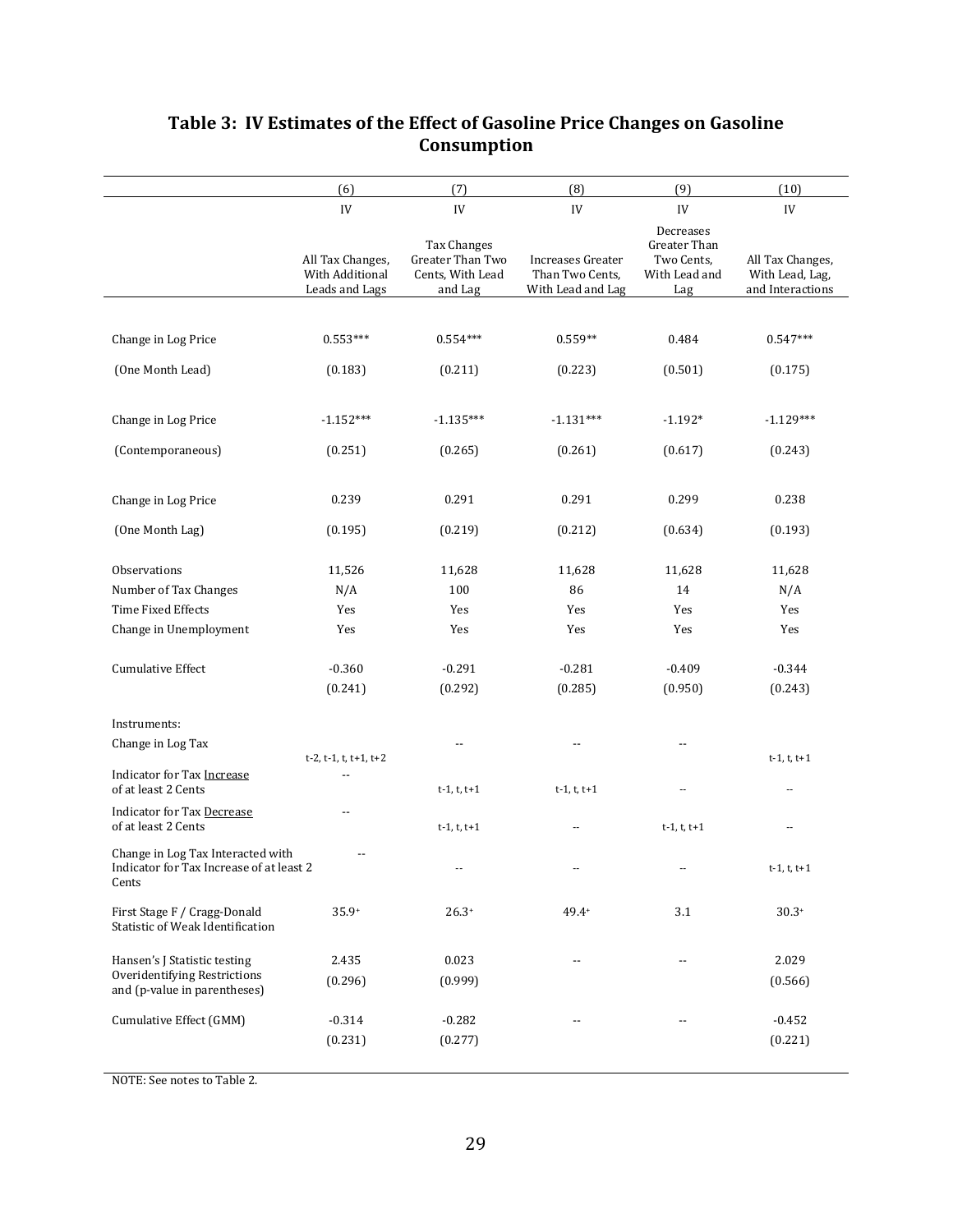

**Figure 1: U.S. Gasoline Consumption during 1974.1-2014.11 with Phases of Rising Real Gasoline Prices Imposed as Shaded Areas**

NOTES: U.S. gasoline consumption is computed as the sum of monthly gasoline consumption by the residential and commercial, industrial, and transportation sectors, as reported in the EIA's Monthly Energy Review. The series has been seasonally adjusted. Phases of rising and falling real gasoline prices are determined based on the major peaks and troughs in the evolution of the real U.S. price of gasoline, as reported by the EIA.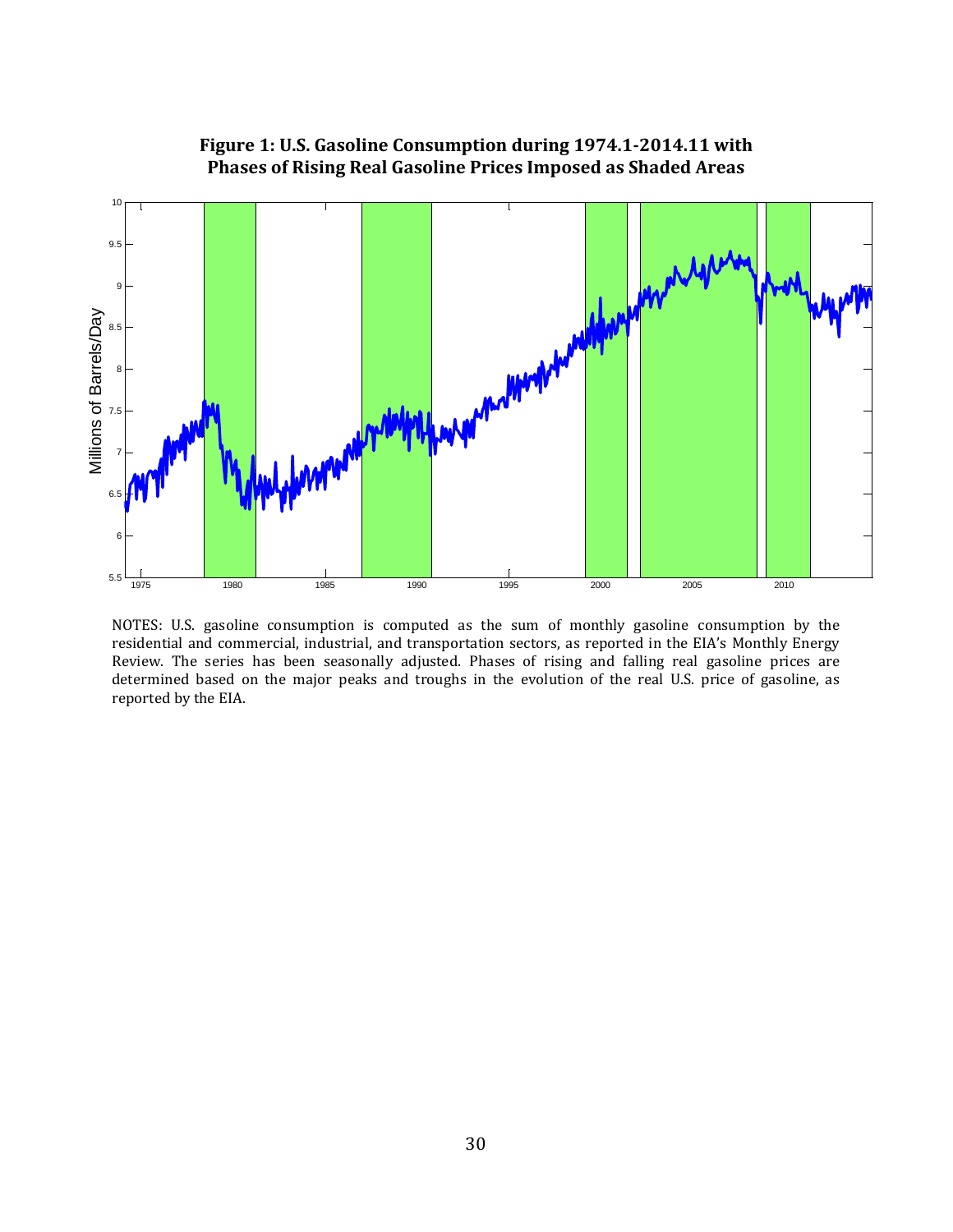

**Figure 2a: Event Study of Gasoline Tax Increases of At Least 1 Cent**

NOTES: The full sample includes the complete panel of 50 states plus Washington D.C., each observed for 230 months for a total of 11,730 observations. The event study is based on 140 gasoline tax increases in our sample of at least one cent. Time is normalized relative to the month of the change  $(t=1)$ . We first regress month-to-month changes in the dependent variable on changes in the statelevel unemployment rate and a complete set of month-of-sample fixed effects. The figures show the mean residual from this regression for each period in event time.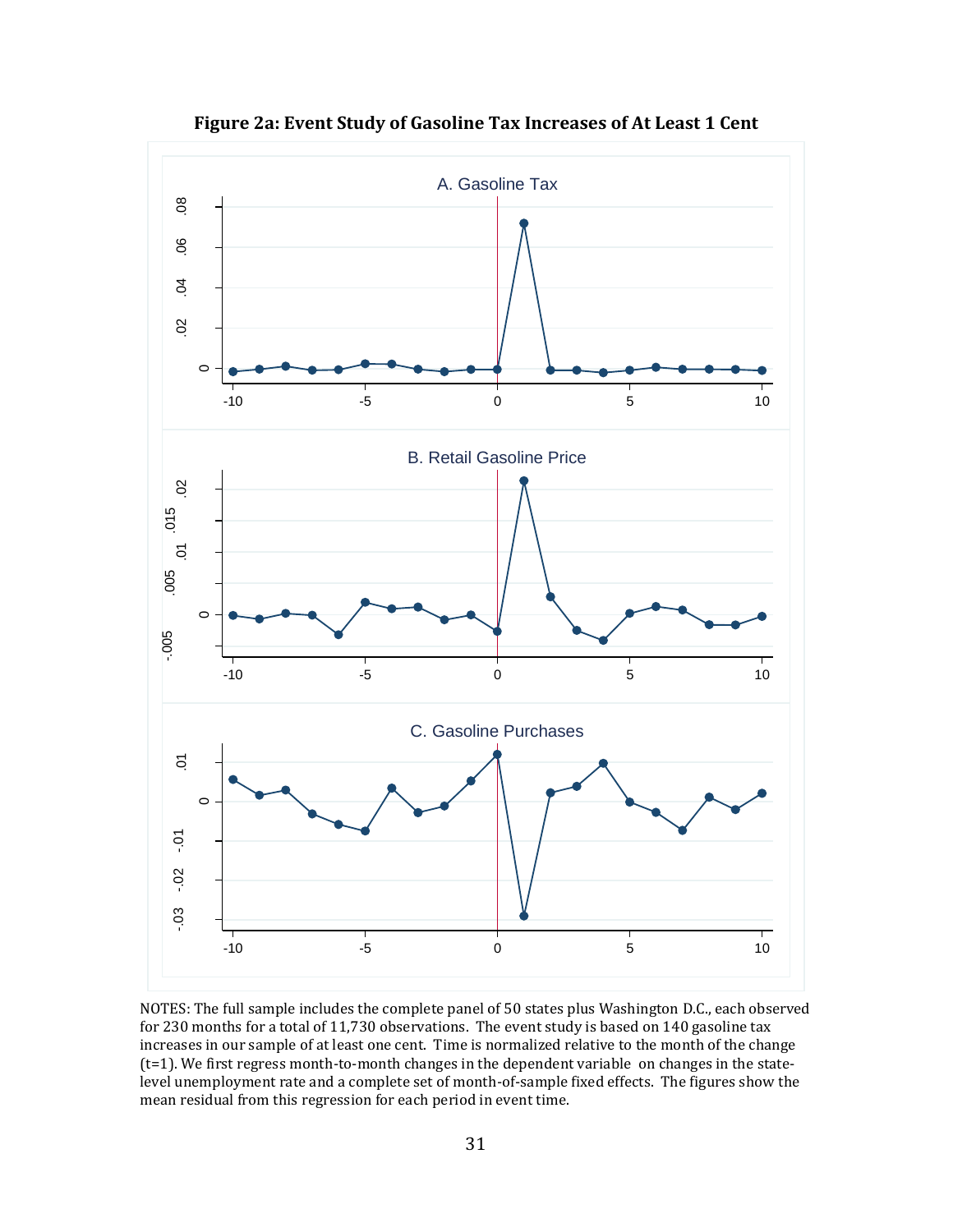

**Figure 2b: Event Study of Gasoline Tax Increases of At Least 2 Cents**

NOTES: The event study is identical to Figures 2a, except it is based on the 86 gasoline tax increases in our sample of at least two cents.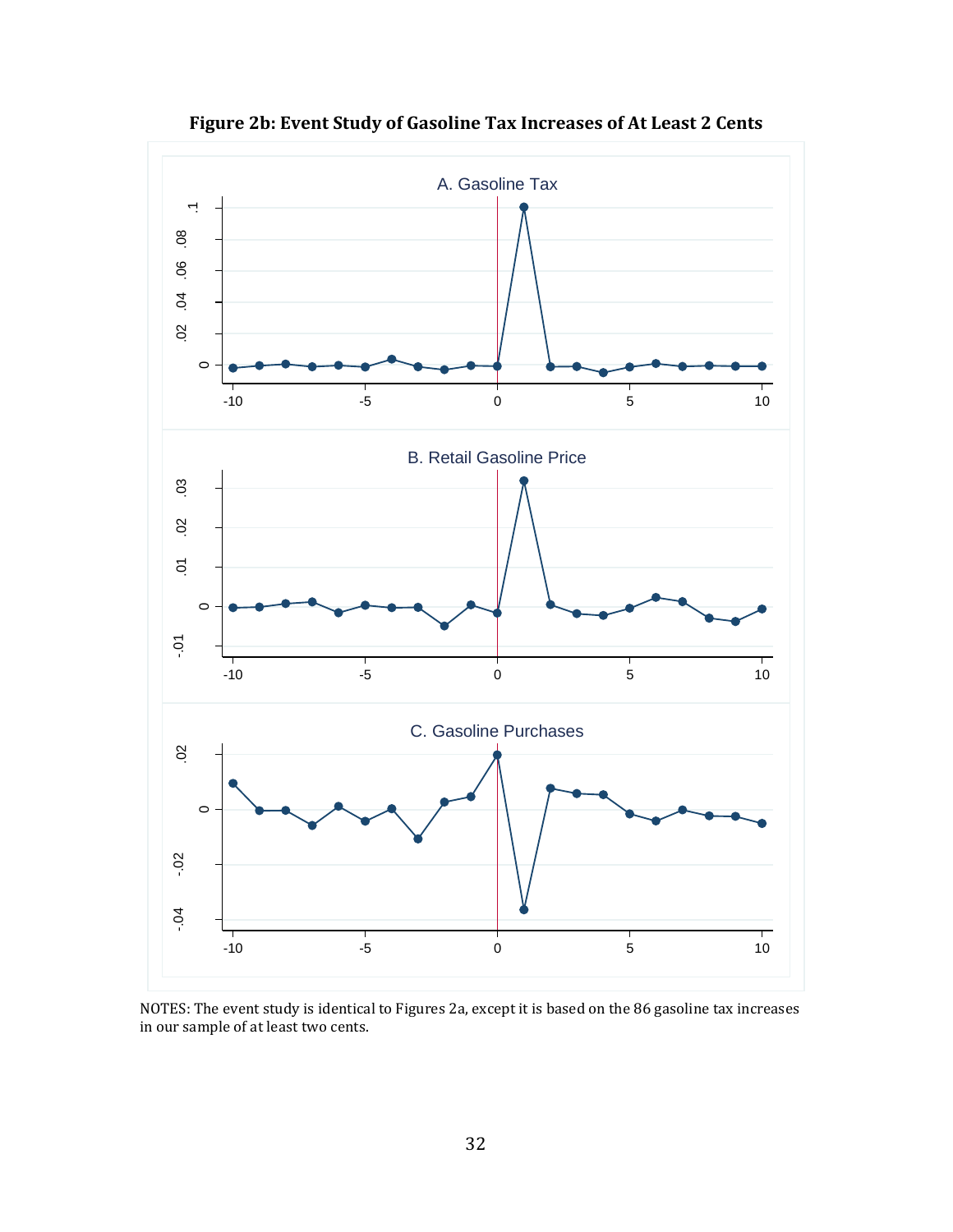

**Figure 2c: Event Study of Gasoline Tax Decreases of At Least 1 Cent**

NOTES: This event study is identical to that in Figures 2a and 2b, except it is based on the 22 gasoline